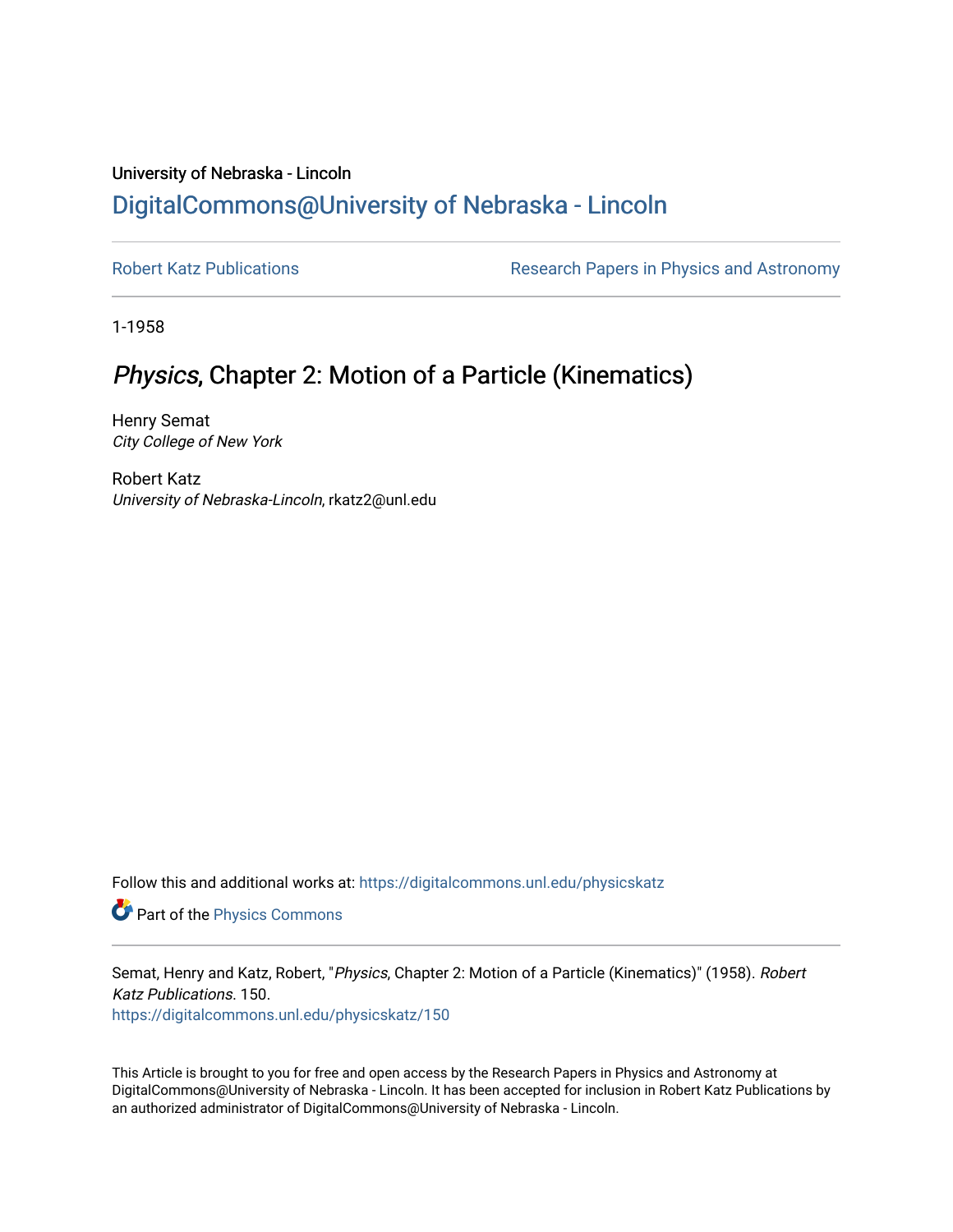# 2 **Motion of a Particle (Kinematics)**

# **2-1 Motion Is Relative**

Kormally, when we sayan object is at rest, we mean that it is at rest with respect to the surface of the earth; when we say a car is moving at a speed of 40 mi/hr, we imply that the motion is taking place at this speed relative to the road. A boat sailing on the river moves with respect to the river's banks, but it also moves with respect to the flowing water in the river. The lift on the wings of an airplane is generated by the motion of the airplane through the air, but it is quite important to know the plane's motion with respect to the ground. When we speak of the motion of a car or a train, we normally mean the motion with respect to the ground, but when we speak of the rated speed of an airplane, we refer to its motion with respect to the air. To avoid confusion in the discussion of motion, it is important to refer the motion to a *frame of reference,* usually thought of as fixed on the earth or fixed relative to the stars, in which the motion is measured. For many problems it is convenient to use moving frames of reference; it is then necessary to specify the nature of the motion of the frame. The frame of reference generally takes the form of a set of coordinate axes in which the motion is pictured.

# **2-2 Uniform Motion in a Straight Line**

The simplest type of motion is that in which a body traverses equal distances along a straight line in equal time intervals; this type of motion is called *uniform motion in a straight line.* The *speed* of the body is defined as the *distance traversed divided by the time elapsed;* that is,

Speed = 
$$
\frac{\text{distance}}{\text{time}}
$$
,  

$$
v = \frac{s}{t}, \qquad (2-1)
$$

or, in symbols,

**20**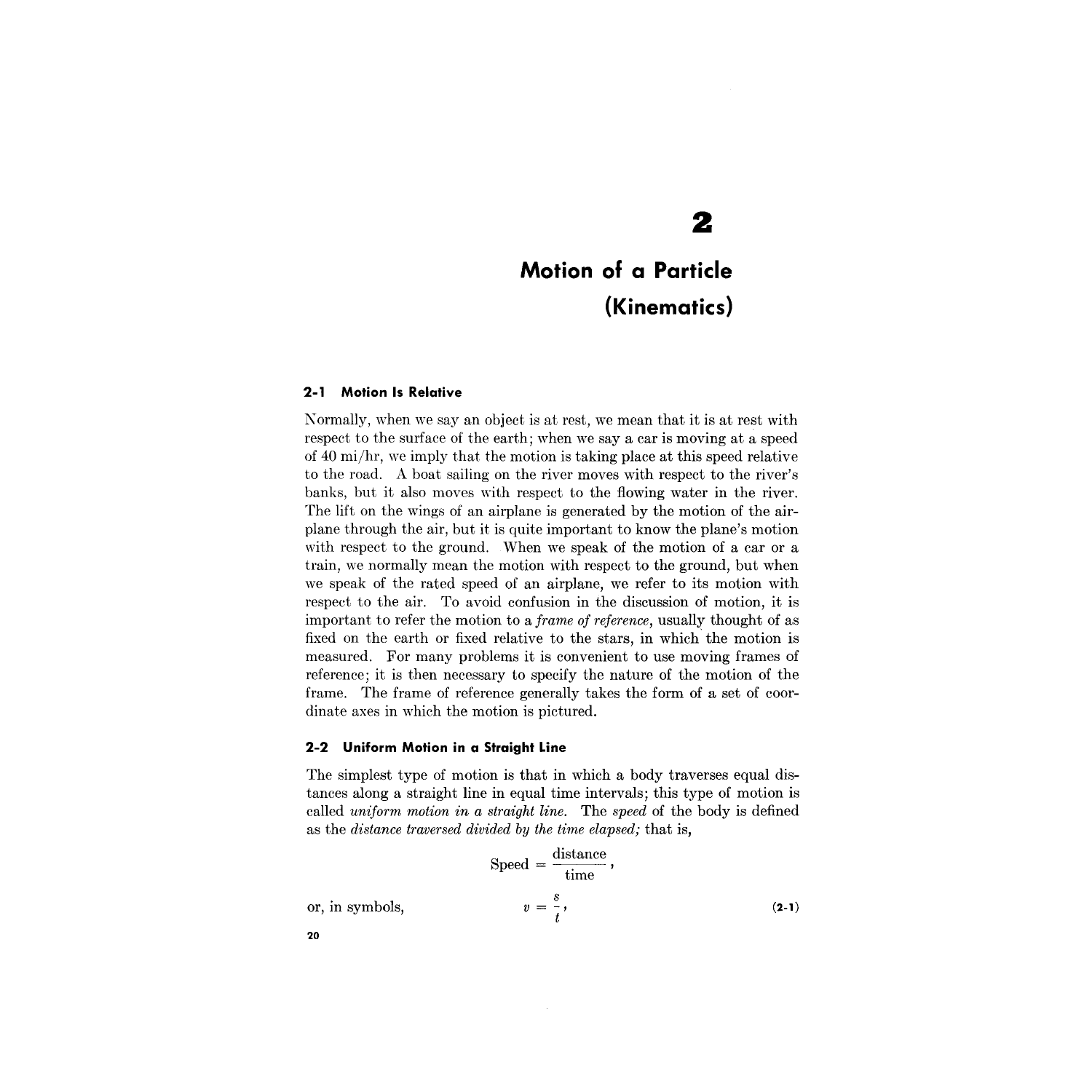where *v* is the speed of the body, and *s* is the distance traversed in time *t.*

Whenever a number is used to specify the speed of a body, it must always be accompanied by the appropriate units such as feet per second, usually written as ft/sec, or miles per hour (mi/hr), or meters per second (m/sec), or any other appropriate units of distance and time.

One other aspect of motion is the direction in which it takes place. When we wish to specify that a body has moved from a point *A* to a point *B,* we can use a vector directed from *A* to *B;* this vector is the *displacement* of the body. If *s* is the distance from *A* to *B,* the displacement is s (printed in boldface type), a vector drawn *from A* <sup>10</sup> *B.*

To specify both the speed of a body and its direction of motion, we use the term *velocity*. The *velocity*  $\bf{v}$  *of*  $\bf{a}$  *body in uniform motion in*  $\bf{a}$  *straight line is defined as the displacement divided by Ihe lime during which the displacement occurred,* or, in symbols, ~-

$$
\mathbf{v} = \frac{\mathbf{s}}{t} \tag{2-2}
$$

The direction of the velocity is the same as that of the displacement. Velocity is thus a vector quantity. For example, if a train is moving due west with a uniform speed of 60 mi/hr, its velocity is 60 mi/hr west. No statement about the velocity of a body is complete without specifying *both* magnitude and direction.

## **2-3 Relative Velocities**

It is frequently important to be able to determine the velocity of a body with respect to one frame of reference when its velocity has been determined with respect to a second frame of reference which is in motion with respect to the first one. For example, the velocity of a ship relative to the water can easily be measured, but what is usually desired is its velocity relative to the shore, for the water is generally in motion.

To understand how these velocities are related to each other, let us consider the case of a boat in the river in which the water is moving downstream with a velocity w relative to its banks. Let us assume that the boat, if left free, would float downstream with the current; that is, its velocity relative to the water would be zero, but its velocity relative to the banks would be the same as that of the water. Suppose now that the engines of the boat are started and that the boat moves with a velocity u relative to the water. Its velocity **v** relative to the banks will therefore be the resultant of the two velocities—the velocity **w** which it acquires because it is moving with the water, and the velocity **u** which it acquires relative to the water.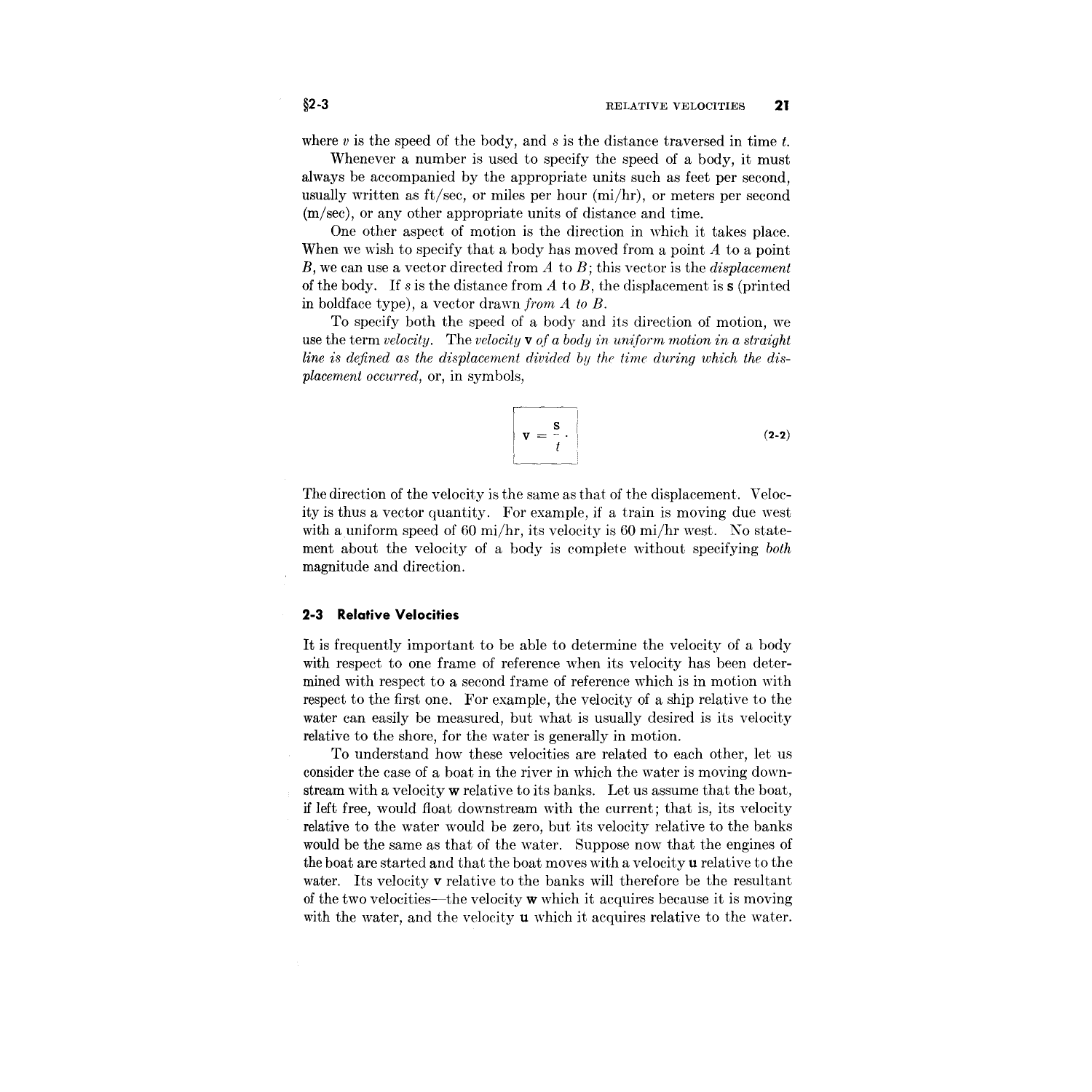In the form of an equation,

$$
\mathbf{v} = \mathbf{w} + \mathbf{u}.\tag{2-3}
$$

The three quantities involved are vector quantities, and the addition must be performed by vector methods. As a simple illustration, suppose that the velocity of the current in a river is 3 mi/hr south and that a boat heads toward the west with a velocity of 4 mi/hr with respect to the water,



Fig. 2-1 A boat headed west in a river which flows south actually travels south of west.

as shown in Figure 2-1. It is desired to find the velocity of the boat relative to the shore. The velocity u of the boat relative to the water is added vectorially to the velocity w of the water relative to the shore to get the resultant velocity v of the boat relative to the shore. Its value is 5 mi/hr directed at an angle of 37° south of west.

*Illustrative Example.* Consider the case of an airplane which has to fly from New York to Montreal, due north. Suppose that its normal flying speed in still air is 200 mi/hr. During the flight there is a steady northwest wind of 40 mi/hr. In what direction should the airplane be headed in order to go due north? What will be its speed relative to the ground?

To solve the problem we draw a vector w to an appropriate scale, representing the magnitude and direction of the wind, as shown in Figure 2-2. To find the heading of the airplane which will result in a displacement due north, we first draw a straight line due north from  $O$ , the tail of vector **w**. From the head of vector **w**, we swing an arc of radius  $u$  to intersect this line. The vector  $\bf{v}$  from  $\bf{0}$  due north to the arc represents the resultant velocity of the airplane with respect to the ground; its magnitude is the ground speed. The desired heading of the airplane is given by the vector **u**, as shown on the figure. From the figure, if  $u = 200$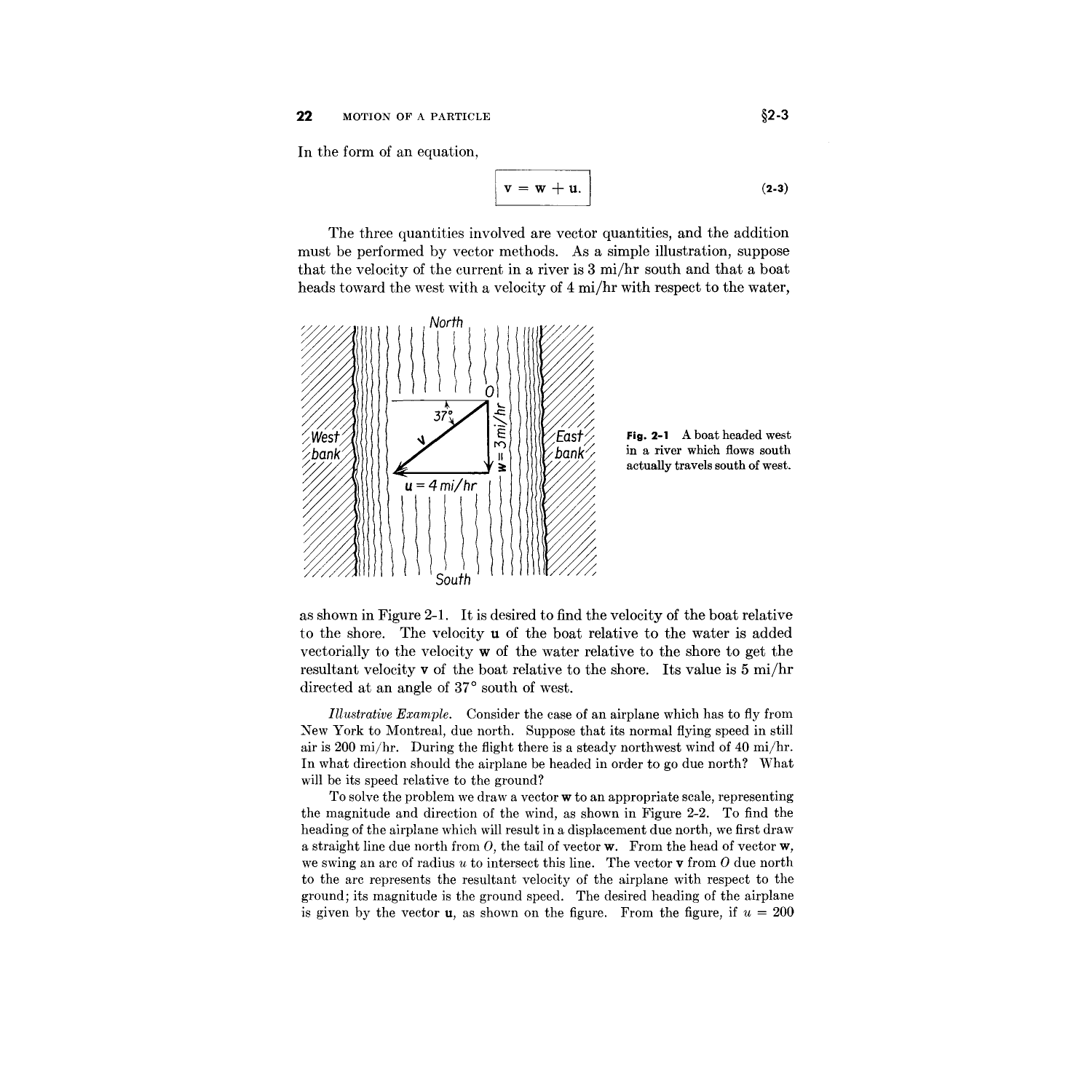mi/hr, and  $w = 40$  mi/hr, then, to the same scale,  $v = 170$  mi/hr. The airplane must be headed about 8° west of north.

# **2-4 Instantaneous Speed and Velocity**

We have thus far confined our discussion to the simplest type of motion, that with constant velocity. Of very great interest is the motion of a body in which its velocity changes. Since velocity is a vector quantity, a change in velocity will occur whenever (a) the speed of the body changes while its direction remains the same, (b) the direction of motion changes while its speed remains the same, or (c) its speed and the direction of its motion change simultaneously. Whenever the *velocity* of a body *changes* in any manner whatever, the motion of the body is said to be *accelerated.*

In order to be able to discuss accelerated motion, it is important to know how to specify the speed and the velocity of the body at any instant or at any point in its path. Suppose that the motion takes place along the *x* axis. The *average speed* of the motion is defined as the *distance traversed divided by* the elapsed time. If the object is at  $x_1$ at a time  $t_1$ , and then is at  $x_2$  at a subsequent time  $t_2$ , the average speed  $\bar{v}$  (read  $v$ bar) may be defined in the form of an equation as follows:





*Illustrative Example.* Find the average speed with which a car travels down a straight highway 100 mi long if its speed during the first 50 mi is  $25 \text{ mi/hr}$  and during the second 50 mi, is  $75 \text{ mi/hr}$ .

Our first reaction may be to say that the average speed is  $50 \text{ mi/hr}$ , but this is incorrect. To find the average speed, the distance must be divided by the

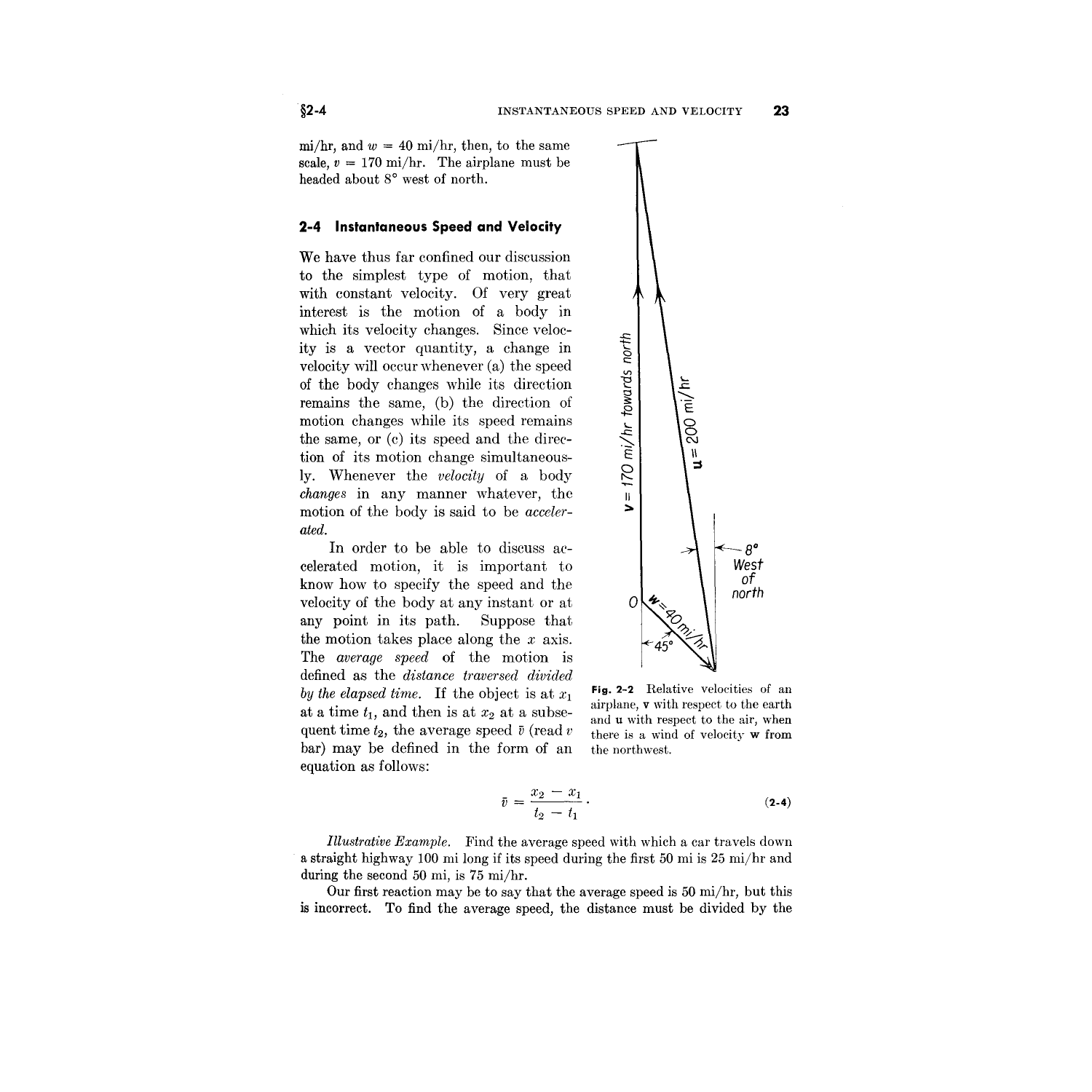elapsed time. The distance traversed is  $100 \text{ mi}$ . The elapsed time is  $2 \text{ hr}$  for the first 50 mi, and  $\frac{50}{75}$  hr for the second 50 mi. The total elapsed time is  $2\frac{2}{3}$  hr.

$$
\bar{v} = \frac{100 \text{ mi}}{2.67 \text{ hr}} = 37.5 \frac{\text{mi}}{\text{hr}}.
$$

The instantaneous speed at any point *P* in the path of a body moving in a straight line, say the *x* direction, can be found by taking the average speed during a short time interval  $\Delta t = t_2 - t_1$  during which the particle



has moved a distance  $\Delta x$  from  $P_1$  to  $P_2$ , points on either side of P (see Figure 2-3). The average speed of the body is  $\Delta x/\Delta t$ . As the time interval  $\Delta t$  is made shorter, the points  $P_1$  and  $P_2$  close in on point P, and, in the language of the calculus, we study the value of the average speed over a sequence of *nested* intervals. The sequence of values of the average speed approaches a constant value called a *limit*; this limit is the instantaneous speed  $v_x$  of the body at point  $P$ ; thus

$$
v_x = \lim_{\Delta t \to 0} \frac{\Delta x}{\Delta t} = \frac{dx}{dt}.
$$
 (2-5)

As in the calculus, the symbol  $\Delta$  (delta) has been used to indicate small increments. Thus if the position may be described as a function of time,



Fig. 2-4 Displacement in curvilinear motion.

the instantaneous speed is the derivative of the position with respect to time. In the case of *uniform* motion in a straight line, the average speed is the same as the instantaneous speed.

Consider the motion along a curved path, sometimes called *curvilinear* motion, such as a motion along *APB* of Figure 2-4. The average speed of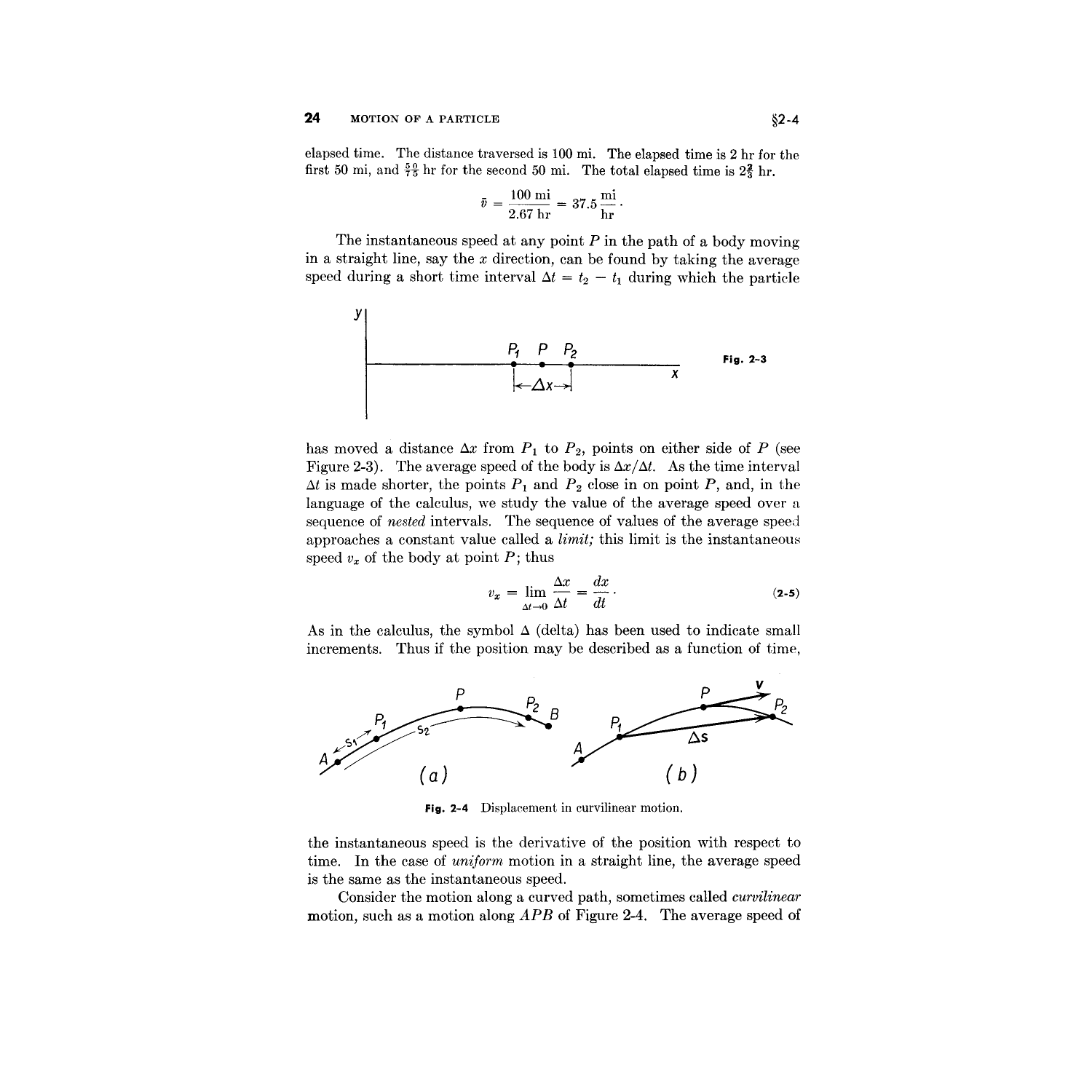the body is again the distance traversed divided by the elapsed time. The distance traveled along the curved path is denoted by *s,* measured from some arbitrary reference point A on the path. If  $s_1$  is the distance of  $P_1$ from *A* and  $s_2$  the distance of  $P_2$  from *A*, the average *speed* from  $P_1$  to  $P_2$ [Figure 2-4(a)] will be given by

$$
\bar{v} = \frac{s_2 - s_1}{t_2 - t_1},
$$
\n(2-6)

where the body passes point  $P_1$  at time  $t_1$  and point  $P_2$  at time  $t_2$ .

If we let

and

then 
$$
\bar{v} = \frac{\Delta s}{\Delta t}.
$$

The instantaneous speed *v* may then be determined by a limiting process as

 $\Delta t = t_2 - t_1,$ 

 $\Delta s = s_2 - s_1$ 

$$
v = \lim_{\Delta t \to 0} \frac{\Delta s}{\Delta t} = \frac{ds}{dt}.
$$
 (2-7)

The average *velocity* over the interval  $P_1P_2$  is the vector displacement divided by the time, rather than the scalar distance divided by the time. Calling the displacement of the particle from  $P_1$  to  $P_2$  by  $\Delta s$ , and the time interval for performing this displacement  $\Delta t$ , the average velocity in the neighborhood of *P* becomes

$$
\bar{\mathbf{v}} = \frac{\Delta \mathbf{s}}{\Delta t} \tag{2-8}
$$

The displacement  $\Delta s$  will not, in general, coincide with the actual path from  $P_1$  to  $P_2$ , but as the two points are taken closer and closer to  $P$ , the displacement practically coincides with the actual path along the curve. The direction of the displacement is then tangent to the path at *P.* The magnitude of the instantaneous velocity v at *P* is the instantaneous speed  $v$  at P, and its direction is tangent to the path at P, as shown in Figure 2-4(b). The instantaneous velocity may be written as

$$
\mathbf{v} = \lim_{\Delta t \to 0} \frac{\Delta \mathbf{s}}{\Delta t} = \frac{d\mathbf{s}}{dt}.
$$
 (2-9)

Equations (2-8) and (2-9) are *vector* equations. Both sides of the equations contain vector quantities. All equations in physics must relate the same kinds of things. The two sides of the equation must not only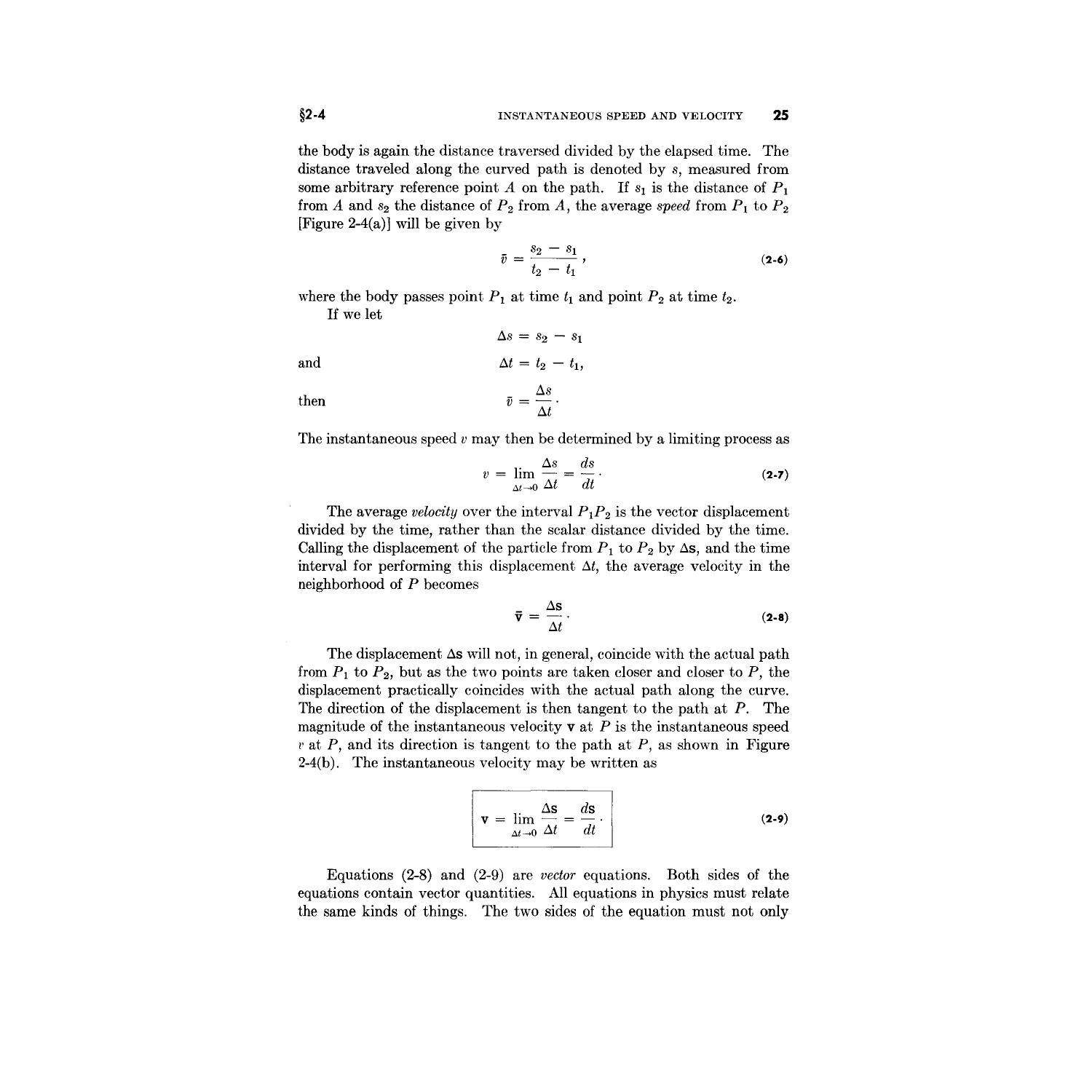have the same dimensions but must also relate quantities of the same character.

We can visualize the meaning of the vector Equations  $(2-8)$  and  $(2-9)$ more easily by considering a case in which the displacement  $\Delta s$  is entirely in the *x* direction. Since the velocity vector is parallel to the displacement, the velocity vector must be in the *x* direction. Writing  $v_x$  for velocity in the  $x$  direction, and  $x$  for displacement in the  $x$  direction, we substitute in Equation (2-9) to obtain

$$
\mathbf{v}_x = \lim_{\Delta t \to 0} \frac{\Delta \mathbf{x}}{\Delta t} = \frac{d\mathbf{x}}{dt}.
$$
 (2-10)

But now there can be no confusion about the direction of the displacement or about the direction of the velocity, since all directions are parallel to the *x* axis. Hence we may rewrite Equation (2-10) as a scalar equation in algebraic quantities.

$$
v_x = \lim_{\Delta t \to 0} \frac{\Delta x}{\Delta t} = \frac{dx}{dt}.
$$
 (2-11)

By considering cases in which the displacement is entirely in the *y* direction, and in which the displacement is entirely in the *z* direction, we obtain

$$
v_y = \frac{dy}{dt},\tag{2-12}
$$

and 
$$
v_z = \frac{dz}{dt}.
$$
 (2-13)

Any displacement in space may be thought of as the vector sum of its three component displacements, one in the *x* direction, one in the *y* direction, and one in the *z* direction. Hence Equations (2-11), (2-12), and (2-13) are true in the general case where the motion is in any direction, not just parallel to one of the coordinate axes. The velocity component in the *x* direction <sup>V</sup>*<sup>x</sup>* depends only on the rate of change of the *x* coordinate of the position of the moving object. This conception of the separability of the components of the motion will greatly simplify the study of the motion of a particle, as we shall see when we study the motion of projectiles later in this chapter.

# **2-5 Acceleration**

The discussion of motion with varying velocity can best be dealt with in a quantitative manner by the introduction of the concept of acceleration. *The acceleration of a body* is *defined as the change in its velocity divided by*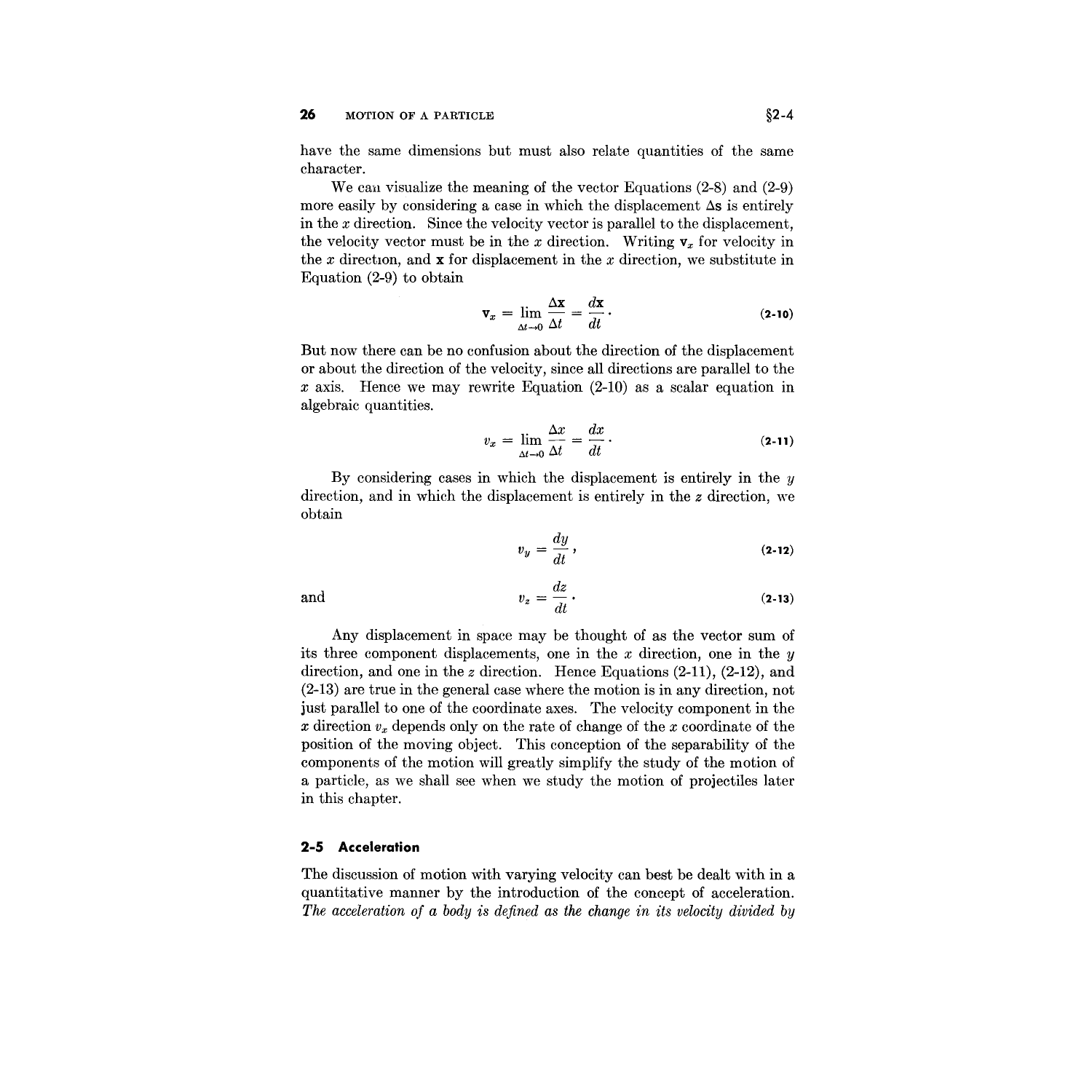*the time in which the change takes place.* Just as in the case of velocity, we must distinguish between average acceleration and instantaneous acceleration. If the initial velocity of a body is  $v_1$  at a time  $t_1$ , and the final velocity is  $v_2$  at a time  $t_2$ , the average acceleration is, from the definition,

$$
\overline{\mathbf{a}} = \frac{\mathbf{v}_2 - \mathbf{v}_1}{t_2 - t_1} \tag{2-14}
$$

The instantaneous acceleration is arrived at by examining the average acceleration obtained in a sequence of nested intervals converging on the point  $P$  where the acceleration is to be determined. Referring to Figure



**Fig. 2-5** Instantaneous acceleration a at a point P.

2-5, if the instantaneous velocity at point  $P_1$  is given by  $v_1$ , and the instantaneous velocity at  $P_2$  is  $v_2$ , the instantaneous acceleration at point P is given by

$$
\mathbf{a} = \lim_{\Delta t \to 0} \frac{\mathbf{v}_2 - \mathbf{v}_1}{t_2 - t_1} = \lim_{\Delta t \to 0} \frac{\Delta \mathbf{v}}{\Delta t} = \frac{d\mathbf{v}}{dt} \,. \tag{2-15}
$$

If the acceleration is constant, the average acceleration and the instantaneous acceleration are the same.

Let us consider a case in which the motion is entirely in the *x* direction. Writing  $a_x$  for the magnitude of the acceleration,  $v_x$  for the speed, and substituting in Equation (2-15), we find

$$
a_x = \frac{dv_x}{dt} \t{; \t(2-16)}
$$

and for motions entirely in the y and *z* directions we obtain

$$
a_y = \frac{dv_y}{dt},\tag{2-17}
$$

$$
\quad\text{and}\quad
$$

 $a_z = \frac{dv_z}{dt}$  (2-18)

Thus Equations (2-16), (2-17), and (2-18) are true for motion which takes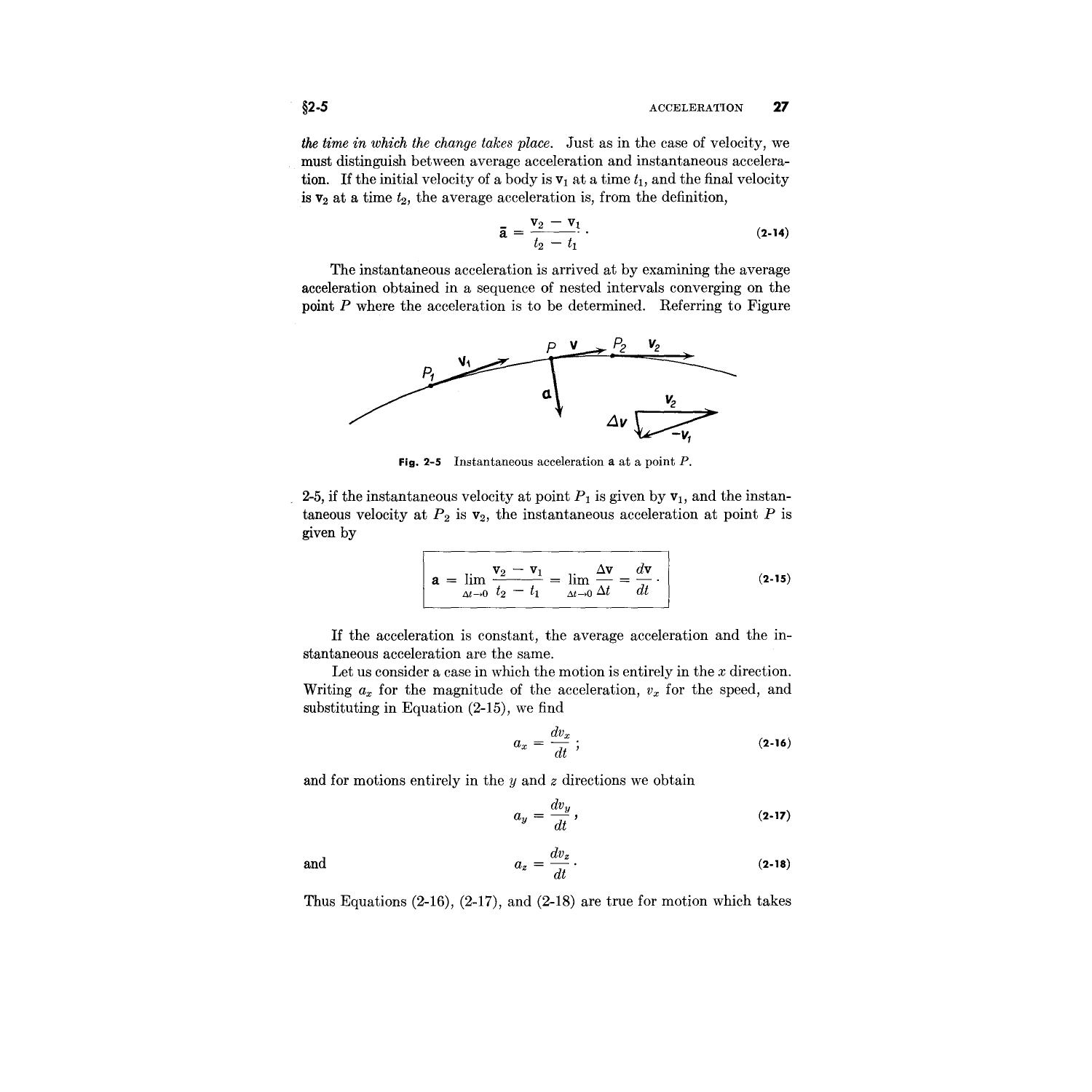place in any direction and may be considered as the component forms of Equation (2-15). In the component forms the quantities appearing in the equations are all scalar algebraic quantities. The component forms of the equations are easier to use for the solution of most problems. The vector form is the easier way to remember the equations and to develop further theory.

As an illustration of accelerated motion, we can discuss the motion of an airplane under a variety of conditions. As it prepares to take off, the airplane moves along the runway with increasing speed; if this speed is changing at a constant rate, its acceleration is constant and is in the direction of its motion. This is the simplest type of accelerated motion. At the instant of take-off, the direction of the acceleration changes so that it will have a vertical component upward. *Mter* the plane has reached the desired altitude and speed and has leveled off in flight, it continues with constant velocity, that is, with zero acceleration. If, during the flight, the plane makes a turn at constant speed, its motion is again accelerated because the direction of motion is changing. When an airplane is preparing to land, it reduces its speed for safe landing. While the speed is being reduced, its motion is also accelerated; this time the direction of the acceleration is opposite to the direction of motion.

In this chapter we shall limit our discussion to motion with constant acceleration, leaving to later chapters the discussion of several cases of varying acceleration.

# **2-6 Straight-Line Motion under Constant Acceleration**

The simplest type of motion with constant acceleration is that in which a body moves in a straight line with a speed which is increasing or decreasing at a constant rate. We may choose the direction of the x axis as along the direction of motion and rewrite Equation (2-14) as

$$
\bar{a}_x = a_x = \frac{v_x - u_x}{t_f - t_i}, \qquad (2.19)
$$

in which  $v_x$  is the speed of the body in the *x* direction at the final time  $t_f$ ,  $u_x$  is the speed of the body in the *x* direction at the initial time  $t_i$ , and  $a_x$  is the constant acceleration of the body in the *x* direction during this time interval.

*Illustrative Example.* An airplane approaching a landing field decreases its velocity from 250 mi/hr to 100 mi/hr in 20 sec. Find the acceleration.

Again we choose the *x* axis as the direction of motion. We set  $u_x = 250$  mi/hr at time  $t_i$ ,  $v_x = 100$  mi/hr at  $t_f = 20$  sec  $+t_i$ , and we write

$$
a_x = \frac{100 \text{ mi/hr} - 250 \text{ mi/hr}}{20 \text{ sec}} = \frac{-150 \text{ mi/hr}}{20 \text{ sec}} = -7.5 \frac{\text{mi}}{\text{hr sec}}.
$$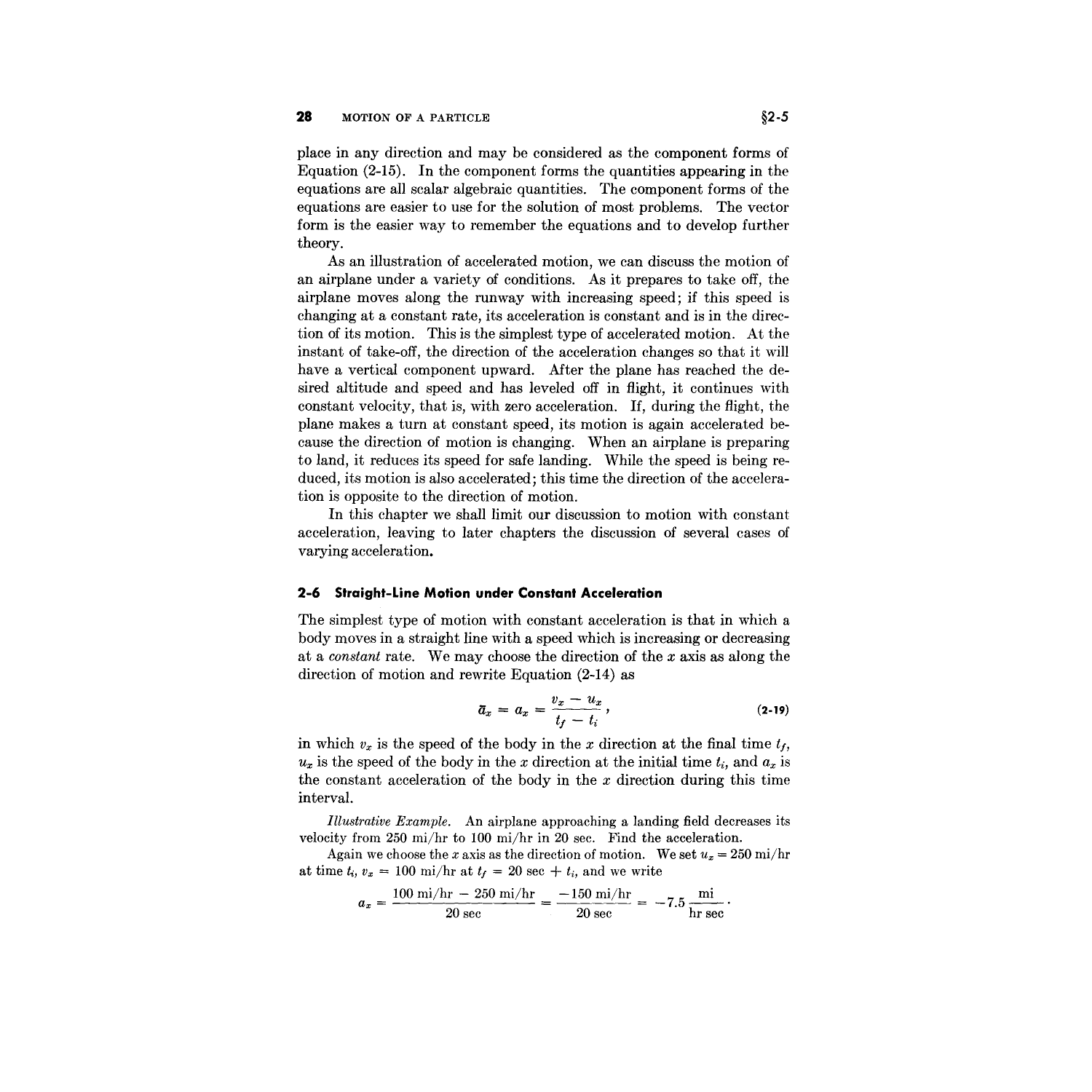Thus the speed of the airplane is decreasing at the rate of 7.5 mi/hr each second during the 20-sec interval. With the aid of the appropriate conversion factors, the above result may also be expressed as

$$
a_x = -11 \frac{\text{ft/sec}}{\text{sec}} = -11 \frac{\text{ft}}{\text{sec}^2};
$$

that is, the speed of the airplane is decreasing at the rate of 11 ft/sec each second during the 20-sec interval.

The question of positive or negative signs for the acceleration of a body, or for other quantities requiring some indication of their direction, is a matter of convenience. For most purposes it is preferable to adopt some consistent scheme of notation, working all problems in the same systematic way. This matter of approaching problems systematically is of great importance in physics and engineering. Problems which at first seem fiendishly difficult often yield to a persistent and systematic approach. The notation generally preferred is one in which the signs employed follow the usual right-handed rectangular coordinate system. The motion is thought of as occurring within a coordinate frame. The direction of the positive *x* axis is then the positive direction for the *x* components of the displacement, the velocity, and the acceleration. A motion described by a positive value of the velocity and a negative value of the acceleration is one in which the velocity is directed in the direction of increasing *x,* while the acceleration is in the opposite direction.

#### **2-7 Equations of Motion for Constant Acceleration**

When a body is moving in a straight line with constant acceleration *a,* we may derive its equations of motion most simply by the methods of the calculus. Dropping the subscript  $x$  from Equation  $(2-16)$ , we have

$$
\frac{dv}{dt} = a,
$$
\n(2-16)\n  
\n
$$
dv = a dt,
$$

thus

which we may integrate as

$$
\int dv = \int a dt,
$$
\n
$$
v = at + u,
$$
\n(2-20)

yielding

where  $u$  is a constant of integration. We note that at time  $t = 0$  the speed *v* is equal to *u.* Thus *u* is the initial speed of the body.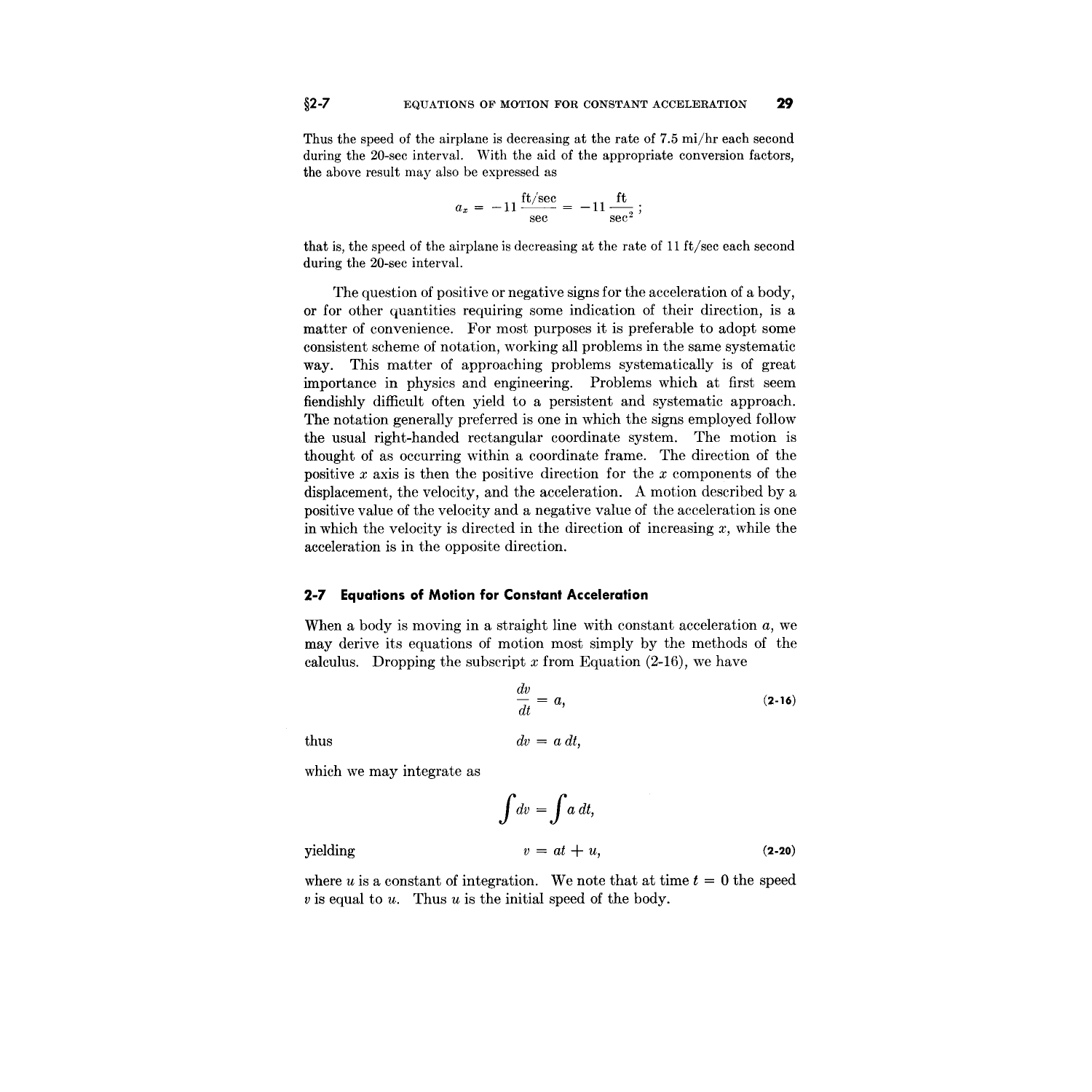From Equation (2-10), the definition of instantaneous velocity, we have

$$
v = \frac{dx}{dt},
$$
 (2-10)

and, substituting from Equation (2-10) into Equation (2-20) for *v,* we have

$$
\frac{dx}{dt} = at + u,
$$
  
or  

$$
\int dx = a \int t dt + \int u dt,
$$
  

$$
x = \frac{1}{2}at^2 + ut.
$$
 (2-21)

In Equation (2-21) we have set the initial position of the body at the origin  $x = 0$  at time  $t = 0$ , thereby setting the constant of integration equal to zero. Equations (2-20) and (2-21) give the speed and position of the body as a function of time when the body is at the origin moving with speed *u* at the initial time  $t = 0$ , if the body is moving under constant acceleration  $a$ .

When a body is moving with constant acceleration in a straight line, its average speed is given by the average of its initial and final speeds. This may be shown by algebraic manipulation of Equations (2-20) and (2-21). We first factor the quantity *t* from the right-hand side of Equation (2-21) and write

$$
x = (u + \frac{1}{2}at)t.
$$

From Equation (2-20) we substitute

 $at = v - u$ 

into the above equation to find

$$
x = \frac{u+v}{2}t. \tag{2-22}
$$

From the definition of the average speed as the distance traversed divided by the elapsed time

$$
\bar{v} = \frac{x}{t},
$$
\nwe see that\n
$$
\bar{v} = \frac{u+v}{2};
$$
\n(2-23)

that is, the average speed is the average of the initial and final speeds, for the case of constant acceleration.

A useful result may be obtained by eliminating the time *t* as a variable from Equations (2-20) and (2-22) to obtain an equation relating the initial speed  $u$ , the final speed  $v$ , and the distance traversed  $x$ . We may rewrite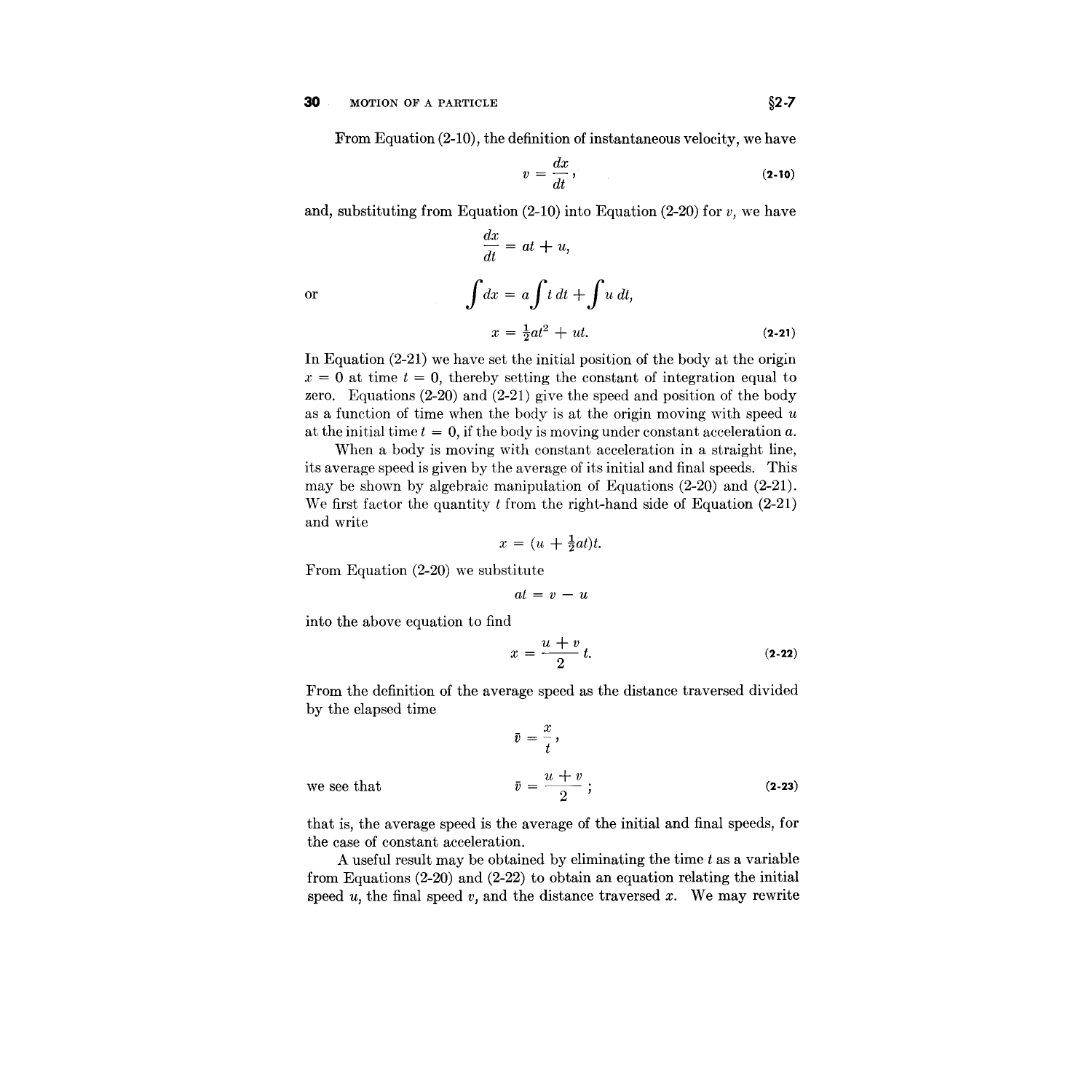Equation  $(2-20)$ , by transposing the quantity *u*, as

$$
v - u = at. \tag{2-24}
$$

Both sides of Equation (2-22) may be multiplied by the quantity *2/t* to obtain

$$
v + u = \frac{2x}{t}.
$$
 (2-25)

Multiplying the left-hand side of Equation (2-24) by the left-hand side of Equation (2-25) and setting the result equal to the product of the righthand sides of the two equations yields

$$
v^2 - u^2 = 2ax,\t(2-26)
$$

which is the result we have sought.

The principal results of the preceding section may be summarized in the following equations for the case of the motion of a particle with a constant acceleration *a,* with the particle starting at the origin with initial speed *u* at time  $t = 0$ .

$$
v = u + at, \tag{2-27a}
$$

$$
x = ut + \frac{1}{2}at^2, \qquad (2-27b)
$$

$$
v^2 = u^2 + 2ax,
$$
 (2-27c)

$$
x = \bar{v}t, \tag{2-27d}
$$

$$
\bar{v} = \frac{u+v}{2} \,. \tag{2-27e}
$$

Equations (2-27) are repeated for emphasis, for they will be applied to problems and derivations many times throughout this text.

# **2-8 Freely Falling Bodies**

One of the most common examples of motion with constant acceleration is that of a body which is dropped from any height and allowed to fall freely under the influence of gravity. By *free fall* we mean that such effects as air resistance (drag) or lift are assumed to be negligible. A falling leaf, a dandelion seed, and a glider dropped from some altitude are not freely falling bodies. A good approximation to a freely falling body may be obtained by dropping a round, heavy object. This is the motion that was first studied by Galileo. The results of many different experiments performed under many different conditions show that the acceleration of a freely falling body at any point near the earth's surface is a constant for that particular place and does not depend on the weight of the falling object.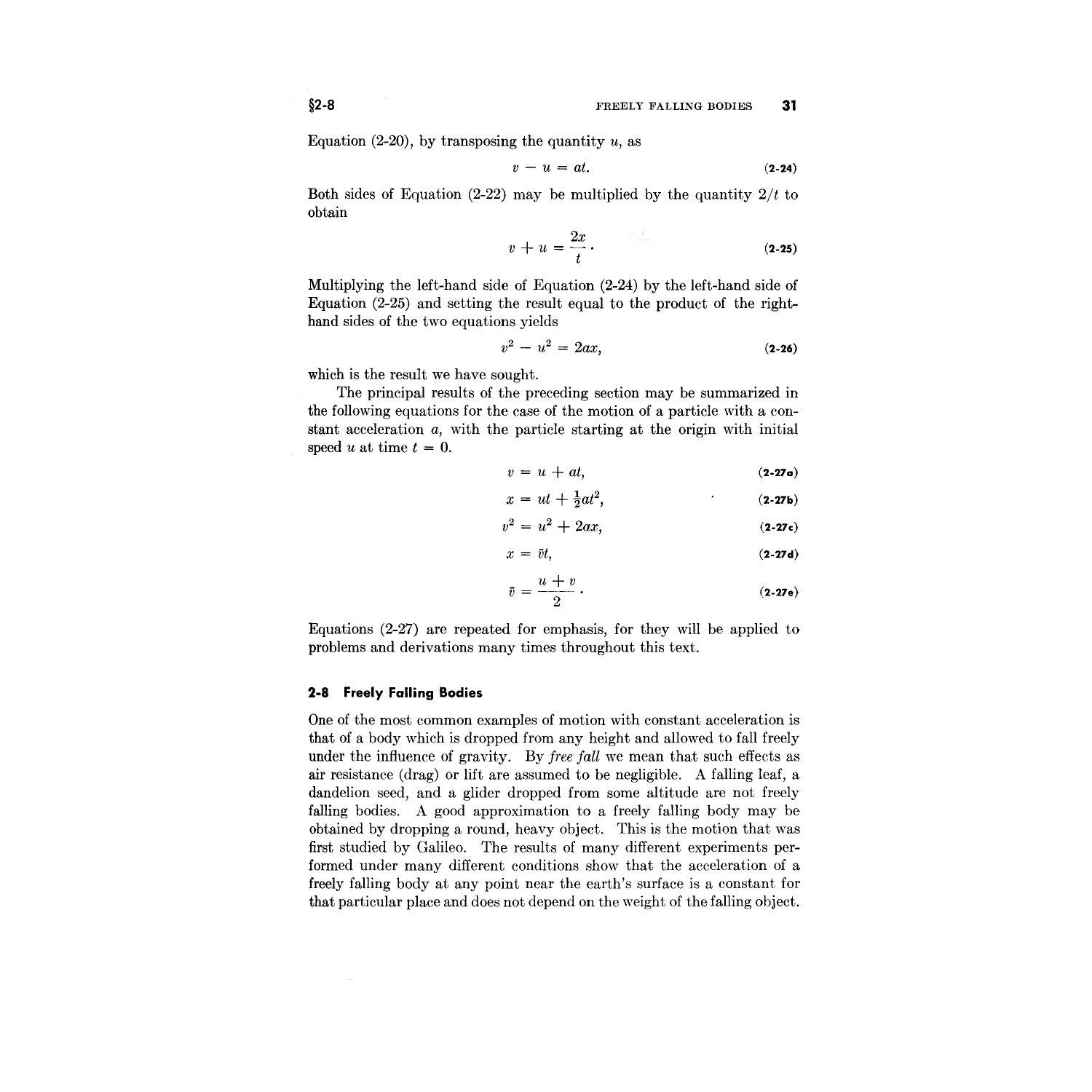The magnitude of the acceleration of gravity varies slightly with altitude, with latitude, and from point to point on the earth's surface having the same latitude and altitude. This is the subject of considerable geophysical exploration. If, at a certain place, the acceleration of gravity is slightly



**Fig. 2-6** Galileo Galilei (1564-1642). Discovered the laws of motion of freely falling bodies and of bodies moving along inclined planes. Constructed a telescope with which he observed the surface features of the moon and discovered four of the moons of Jupiter; his observations helped establish the validity of the heliocentric theory of the universe. (Courtesy of *Scripta M athematica.)*

high or slightly low, the geophysicist uses this information to help find buried ore or oil bodies beneath the surface of the ground.

For the purposes of most calculations, the value of the acceleration of a freely falling body, designated by  $g$ , may be taken as

$$
g = 32 \frac{\text{ft}}{\text{sec}^2} = 980 \frac{\text{cm}}{\text{sec}^2} = 9.8 \frac{\text{m}}{\text{sec}^2}.
$$

The direction of the acceleration of gravity is vertically downward. We shall always use the symbol  $q$  to indicate a positive number, as above, and the direction appropriate for use in the sign conventions of a particular problem will always be explicitly shown as  $+q$  or  $-q$ . For very accurate calculations the value of *g* appropriate to a particular place should be used. These values may be found in tables of physical constants. For reference, a few values of g at different latitudes and at sea level are given in Table 2-1.

A clearer understanding of the significance of acceleration can be obtained from the detailed consideration of the free fall of a baseball that is dropped from the top of a very tall building or from a cliff. When we say that a ball is dropped, we mean that its initial velocity is zero. Since it is accelerated downward at the rate of  $32 \text{ ft/sec}^2$ , at the end of the first second it will have acquired a velocity of 32 ft/sec downward. Its average velocity during the first second is 16 ft/sec, and the distance traveled during the time is 16 ft. At the end of the second second, its downward velocity will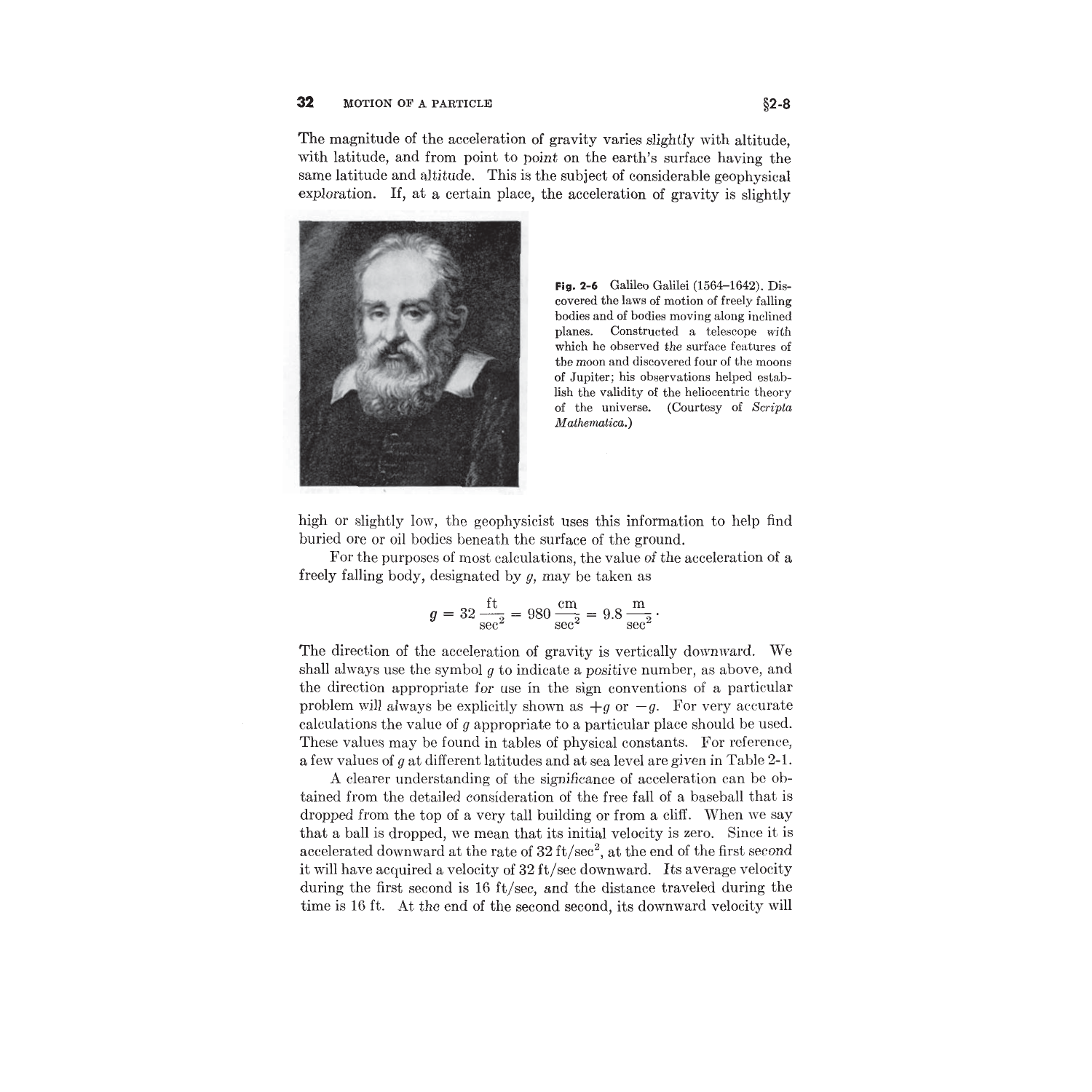| Latitude     | in cm/sec <sup>2</sup> | у<br>in $ft/sec2$ |
|--------------|------------------------|-------------------|
| $0^{\circ}$  | 977.989                | 32.0862           |
| $30^{\circ}$ | 979.295                | 32.1290           |
| $45^{\circ}$ | 980.600                | 32.1719           |
| $60^{\circ}$ | 981.905                | 32.2147           |
| $90^{\circ}$ | 983.210                | 32.2575           |

**TABLE** 2-1 **VALUES OF 9**

have been increased by another 32 ft/sec to 64 ft/sec. At the end of the third second, it will again have acquired an additional velocity increment of 32 ft/sec so that its average velocity during the 3 sec is 48 ft/sec, and the distance traversed is 144 ft. Figure 2-7 shows the positions of the ball at I-sec intervals and the corresponding velocities.

In our discussion of freely falling bodies, the effect of the air on the motion of a body through it was neglected. This discussion thus presents only a first approximation to the actual motion. In many cases this description is sufficiently accurate. However, when the velocity of the body is very 'great, such as the velocity of a bullet, or if the body is very small, such as a raindrop, or if the body presents a very large surface, such as a parachute, the resistance of the air plays an important part in determining the motion of the body.

*Illustrative Example.* Suppose that a ball is thrown vertically upward with an initial velocity of 80 ft/sec. Determine (a) how high it will go, (b) what velocity it will have as it moves down past its original point of projection, (c) its position 6 sec after it was thrown upward, and (d) the velocity with which it will be moving at this time.

Let us choose a set of coordinates with the ori- $\sin \theta$  at the point of projection, and let us take the *y* axis as the line of motion (see Figure 2-8). The displacement from the origin will be measured by

Fig. 2-7 The free fall of a baseball, showing the positions of the ball at intervals of 1 sec and the corresponding velocities.

the *y* coordinate of the ball; it will be considered positive above the origin and negative below the origin. The acceleration is downward, and its magnitude is

| Time of<br>fall in<br>seconds | Velocity of<br>ball in feet<br>per second |                          | Distance of<br>fall in<br>feet |
|-------------------------------|-------------------------------------------|--------------------------|--------------------------------|
|                               |                                           |                          |                                |
| 0                             | 0                                         |                          | 0                              |
| Ī                             | 32                                        | $\overline{\phantom{a}}$ | 16                             |
| 2                             | 64                                        |                          | 64                             |
| 3                             | 96                                        |                          | 144                            |
| 4                             | 128                                       |                          | 256                            |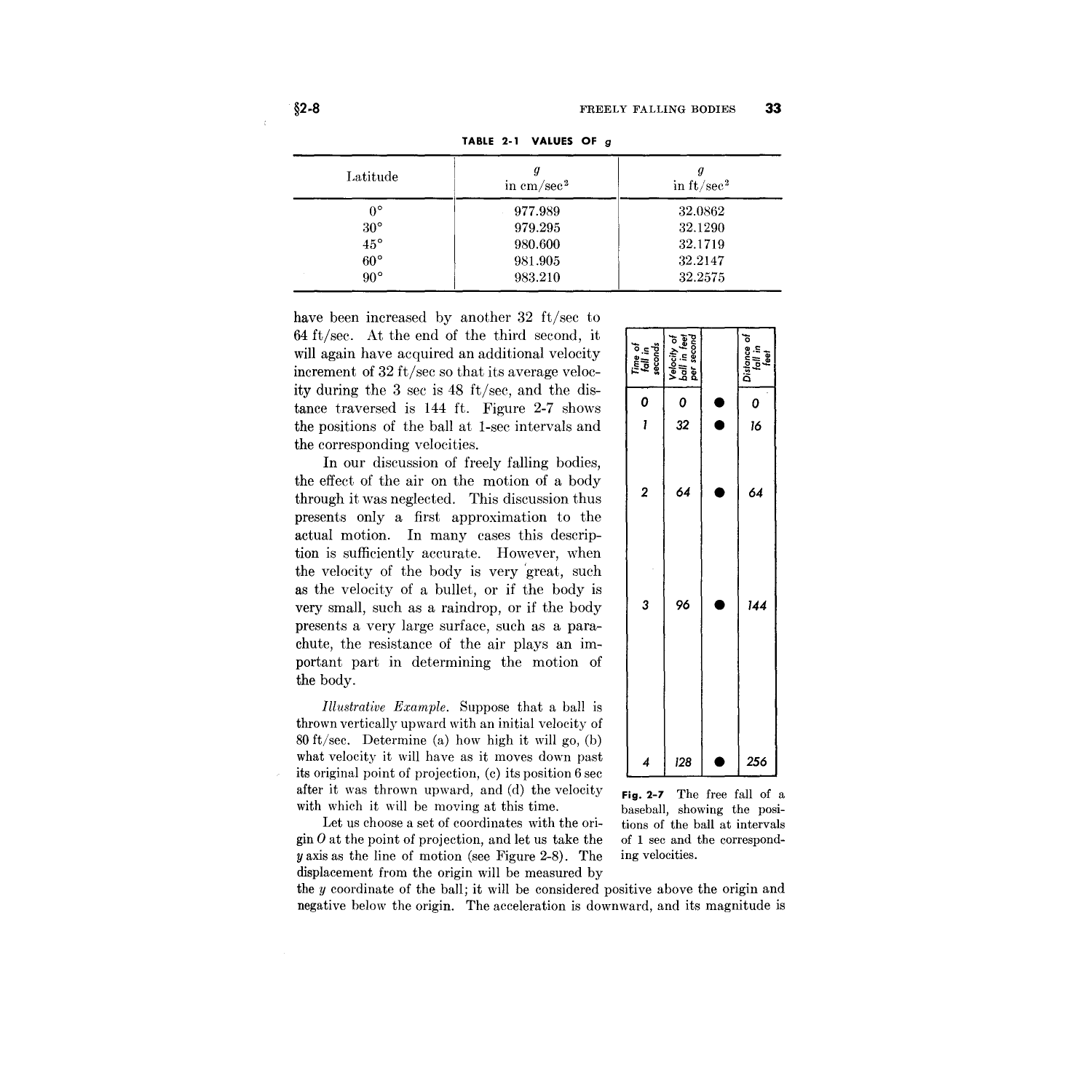g at all times and at all points of the path. Rewriting Equations (2-27b) and (2-27a) for motion in the y-direction, we get

$$
y = u_y t + \frac{1}{2} a_y t^2,
$$
  

$$
v_y = u_y + a_y t.
$$

(a) At the highest point of the path the ball will stop momentarily; this means that  $v_y = 0$ . Other known quantities are  $a_y = -g$  and  $u_y = 80$  ft/sec.



**Fig.** 2-8 (a) A ball thrown upward reaches a height *h* at which  $v = 0$ . (b) On its return journey it passes the origin with a speed equal to its initial speed but in the opposite direction. (c) Position and velocity of the ball 6 sec after it started its motion.

The unknown quantities are *y* and *t.* Having two equations in the two unknowns, the problem may be easily solved by the methods of algebra. Making the necessary substitutions,

$$
y = 80 \frac{\text{ft}}{\text{sec}} \times t - \frac{1}{2} \times 32 \frac{\text{ft}}{\text{sec}^2} \times t^2,
$$
  

$$
0 = 80 \frac{\text{ft}}{\text{sec}} - 32 \frac{\text{ft}}{\text{sec}} \times t.
$$

Solving these equations, we find  $t = 2.5$  sec and  $y = 100$  ft. Thus the highest point of the path is 100 ft above the initial point of projection.

(b) When the ball falls down and passes its original point, its position is given by  $y = 0$ . We apply the equations above once again. This time the known quantities are  $y = 0$ ,  $u_y = 80$  ft/sec,  $a_y = -32$  ft/sec<sup>2</sup>. The unknown quantities are *<sup>V</sup>*<sup>y</sup> and *t,* and once again we have two equations in two unknowns. Making the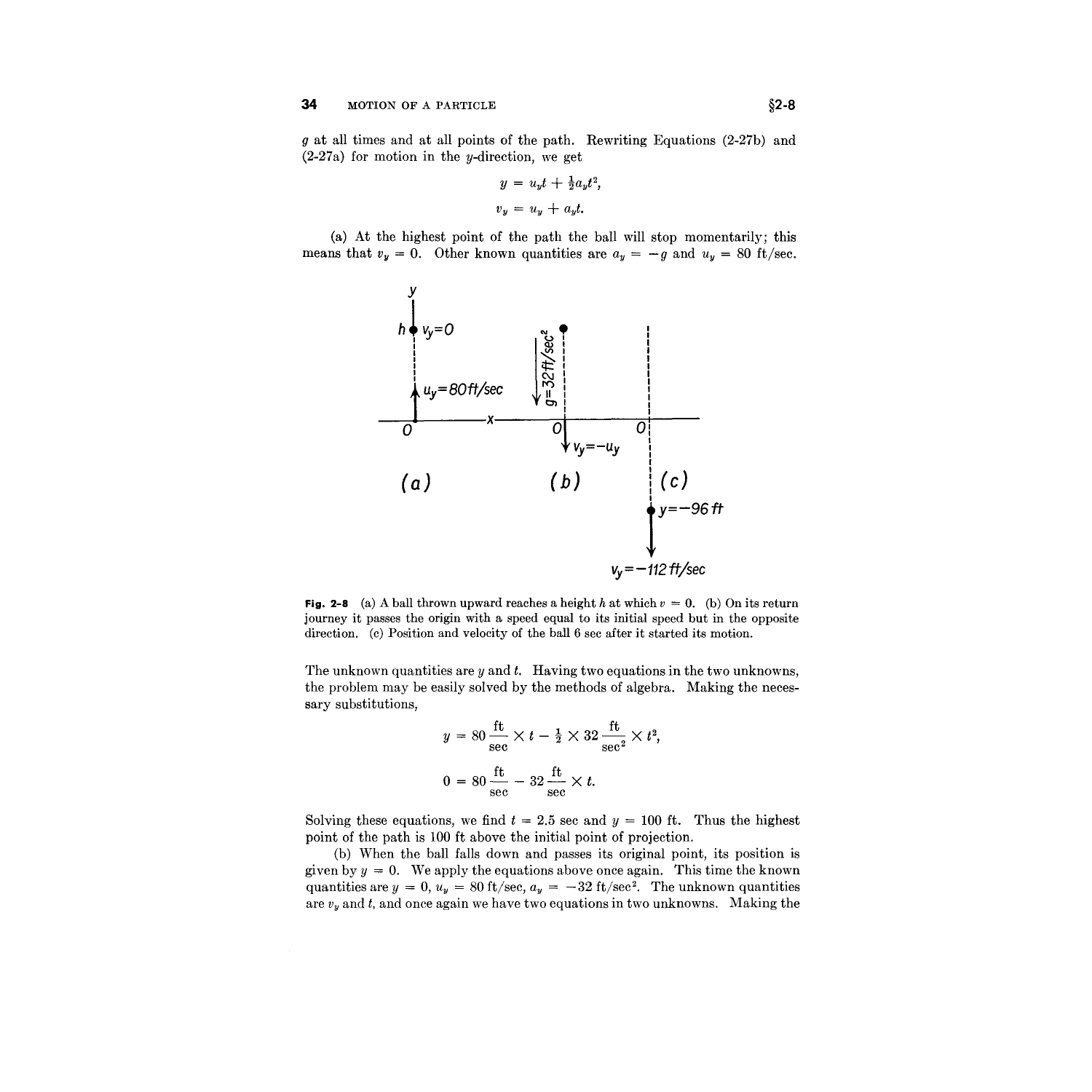necessary substitutions,

$$
0 = 80 \frac{\text{ft}}{\text{sec}} \times t - \frac{1}{2} \times 32 \frac{\text{ft}}{\text{sec}^2} \times t^2,
$$
  

$$
v_y = 80 \frac{\text{ft}}{\text{sec}} - 32 \frac{\text{ft}}{\text{sec}^2} \times t.
$$

From the first equation the solutions are  $t = 0$  and  $t = 5$  sec; that is, the ball is at  $y = 0$  at both of these times. The first of the solutions is trivial; the second one shows that the ball will be back at its starting position 5 sec after it is projected. Substituting the value into the second equation, we find  $v_y = -80$  ft/sec. Thus the ball returns to its initial position with exactly the same speed it had when it started, but in the opposite direction.

(c) and (d) To find the position and velocity of the ball after 6 sec of motion, we again substitute appropriate values into our two equations. This time the known quantities are  $t = 6$  sec,  $u_y = 80$  ft/sec,  $a_y = -32$  ft/sec<sup>2</sup>, and the unknown quantities are *y* and  $v_y$ . Once again we have two equations in two unknowns, and a complete algebraic solution is possible. Substituting, we find that

$$
y = 80 \frac{\text{ft}}{\text{sec}} \times 6 \text{ sec} - \frac{1}{2} \times 32 \frac{\text{ft}}{\text{sec}^2} \times (6 \text{ sec})^2,
$$
  

$$
v_y = 80 \frac{\text{ft}}{\text{sec}} - 32 \frac{\text{ft}}{\text{sec}^2} \times 6 \text{ sec}.
$$

The first equation immediately yields  $y = -96$  ft, and the second equation gives  $v_y = -112$  ft/sec. This is the same speed that a body would acquire if it fell from the highest point in the path, a distance of 196 ft.

#### **2-9 Motion of a Projectile**

The motion of a projectile after it leaves the muzzle of the gun is a special case of a freely falling body in which the initial velocity of the projectile is at any arbitrary direction to the vertical. We shall again limit our discussion to the ideal case in which the air resistance is neglected. Suppose that a bullet is fired horizontally with an initial velocity u, as illustrated in Figure 2-9. Once the bullet leaves the muzzle of the gun, its acceleration is vertically downward and is equal to g (directed vertically downward). This means that, in addition to its horizontal motion with velocity u, the bullet will acquire an additional velocity vertically downward equal to *gt;* that is, the downward velocity will increase with the time just as if it were dropped. In fact, if a second bullet were dropped at the same time that the first bullet was fired, both would reach the ground at exactly the same time. The actual velocity v at any instant will be the vector sum of these two velocities; that is,

$$
\mathbf{v} = \mathbf{u} + \mathbf{g}t, \tag{2-28}
$$

as shown in Figure 2-9.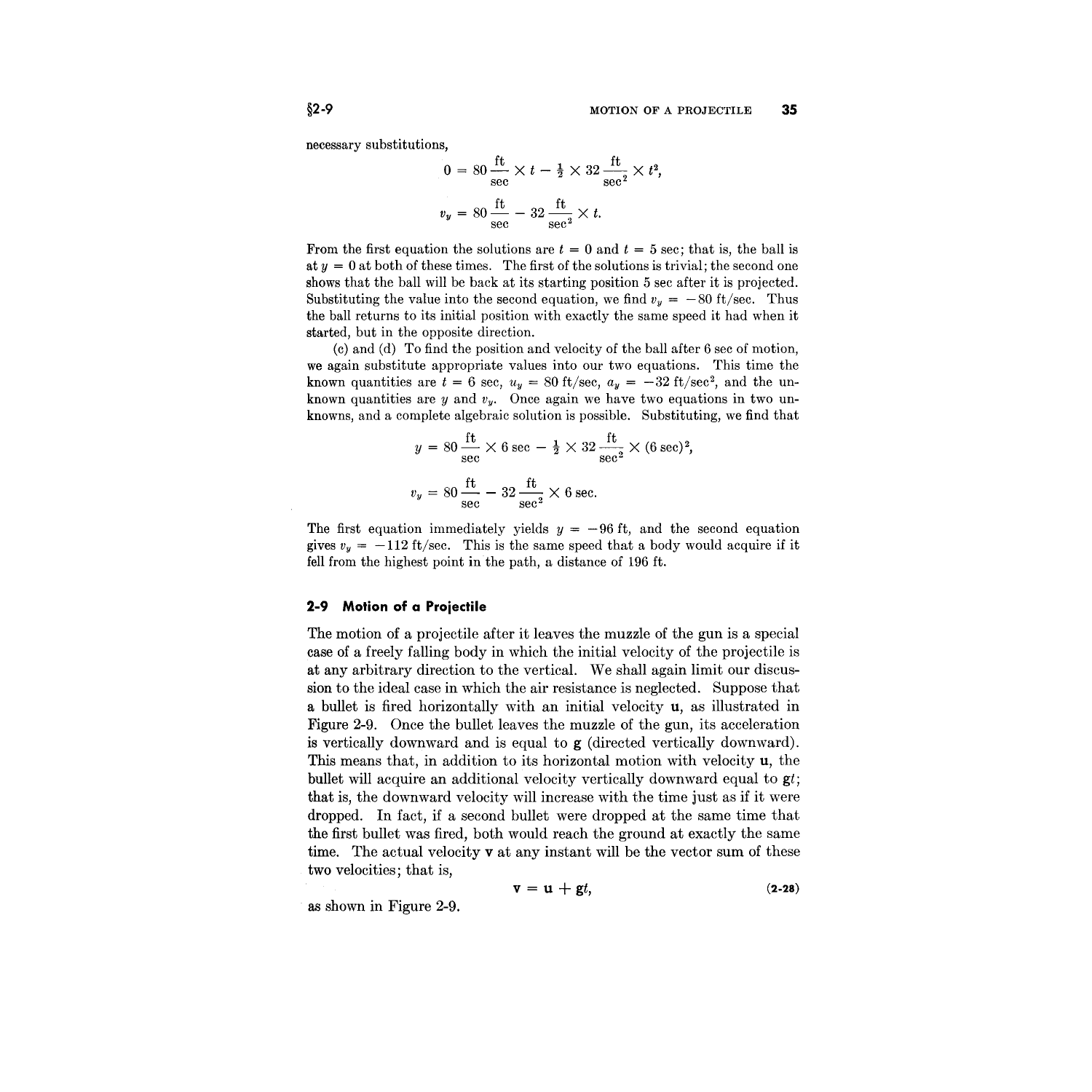To determine the path of the bullet, let us choose a set of rectangular coordinates with the origin  $\overline{O}$  situated at the muzzle of the gun and choose the *x* axis in the horizontal direction. Remembering that there is no acceleration in the *x* direction, we find from Equation (2-27b) that

$$
x = ut;
$$
 (2-29)

that is, the motion of the projectile in the *x* direction is one with constant velocity. Since the initial velocity has no component in the *y* direction



Fig. 2-9 Path of a bullet fired horizontally is a parabola.

 $u_y = 0$ . The acceleration is entirely in the *y* direction with  $a_y = -g$ . We rewrite Equation  $(2-27b)$  with the symbol *y* replacing each *x* to get the general equation appropriate to vertical motion, and substitute values appropriate to the problem to find

$$
y = -\frac{1}{2}gt^2. \tag{2-30}
$$

These values of *x* and yare plotted in Figure 2-9, and the curve obtained shows the path of the bullet. To obtain the equation of the path, we eliminate *t* from the two equations displayed above to obtain

$$
y = \frac{-g}{2u^2}x^2.
$$
 (2-31)

This is the equation for the path, which is a parabola.

*Illustrative Example.* A bomber flying eastward with a velocity of 480 mi/hr drops a bomb from an elevation of 1,600 ft, Assuming that we can neglect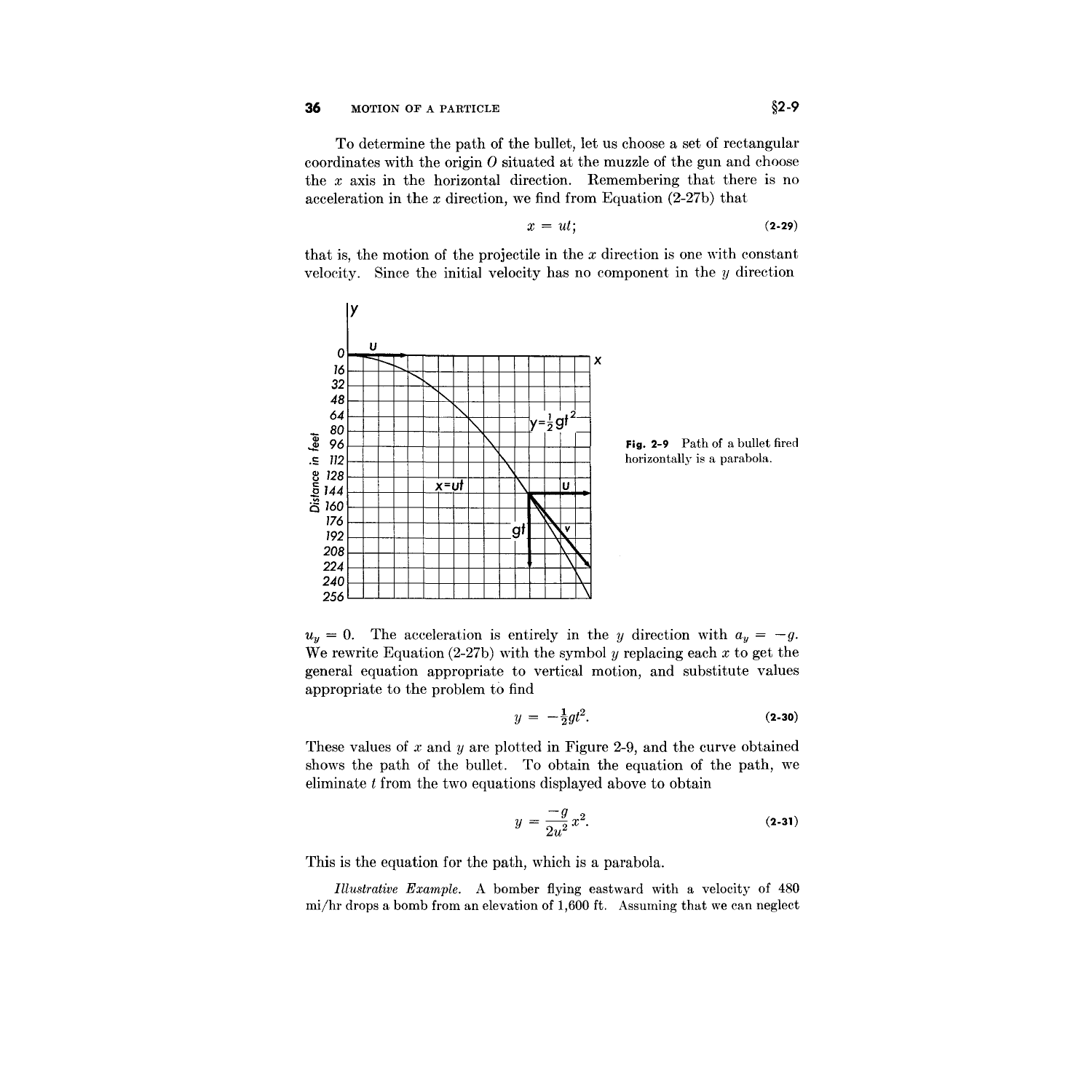air resistance, determine where the bomb will land and how long it will take to get there.

Since the bomb was in the airplane until the instant it was released, its initial velocity is the same as that of the airplane; that is,  $u_x = 480$  mi/hr 704 ft/sec. We can obtain the time of fall for the bomb from Equation (2-30). Substituting  $y = -1,600$  ft, we get

$$
-1,600 \text{ ft} = -\frac{1}{2} \times 32 \frac{\text{ft}}{\text{sec}^2} \times t^2,
$$

from which  $t = 10 \text{ sec.}$ 

Using Equation (2-29), we can find where it will strike the ground 10 sec after it was released:

$$
x = 704 \frac{\text{ft}}{\text{sec}} \times 10 \text{ sec} = 7{,}040 \text{ ft}.
$$

The bomb will strike at a distance of 7,040 ft east of the point at which it was released. If the plane continues to move with a velocity of 480 mi/hr after dropping the bomb, the latter will strike the target when the plane is directly overhead.

The velocity with which the bomb will strike the ground will be the vector sum of the horizontal velocity

$$
u = 704 \frac{\text{ft}}{\text{sec}}
$$

and the vertical velocity

$$
gt = 320 \text{ ft/sec.}
$$
  
Hence  $v = \sqrt{(704)^2 + (320)^2} \frac{\text{ft}}{\text{sec}} = 772 \frac{\text{ft}}{\text{sec}}$ 

directed at an angle of about 22° with the horizontal.

While a projectile may be fired in any direction, the only acceleration it experiences is vertical. The projectile follows a parabolic path; hence the motion lies entirely within a plane determined by the vertical and the direction of the barrel of the gun. We can describe the motion most conveniently in two dimensions, considering the *y* direction as vertical and the *x* direction as the direction of the horizontal projection of the gun barrel. A convenient origin of coordinates is the mouth of the gun barrel. The path of the projectile is shown in Figure 2-10. If the projectile is fired with an initial velocity  $u$ , at an angle of elevation  $\theta$  with the horizontal, the x component of the initial velocity vector will be

$$
u_x = u \cos \theta,
$$

and the y component of the initial velocity vector will be

$$
u_y = u \sin \theta.
$$

The motion may be completely described from Equations (2-27a) and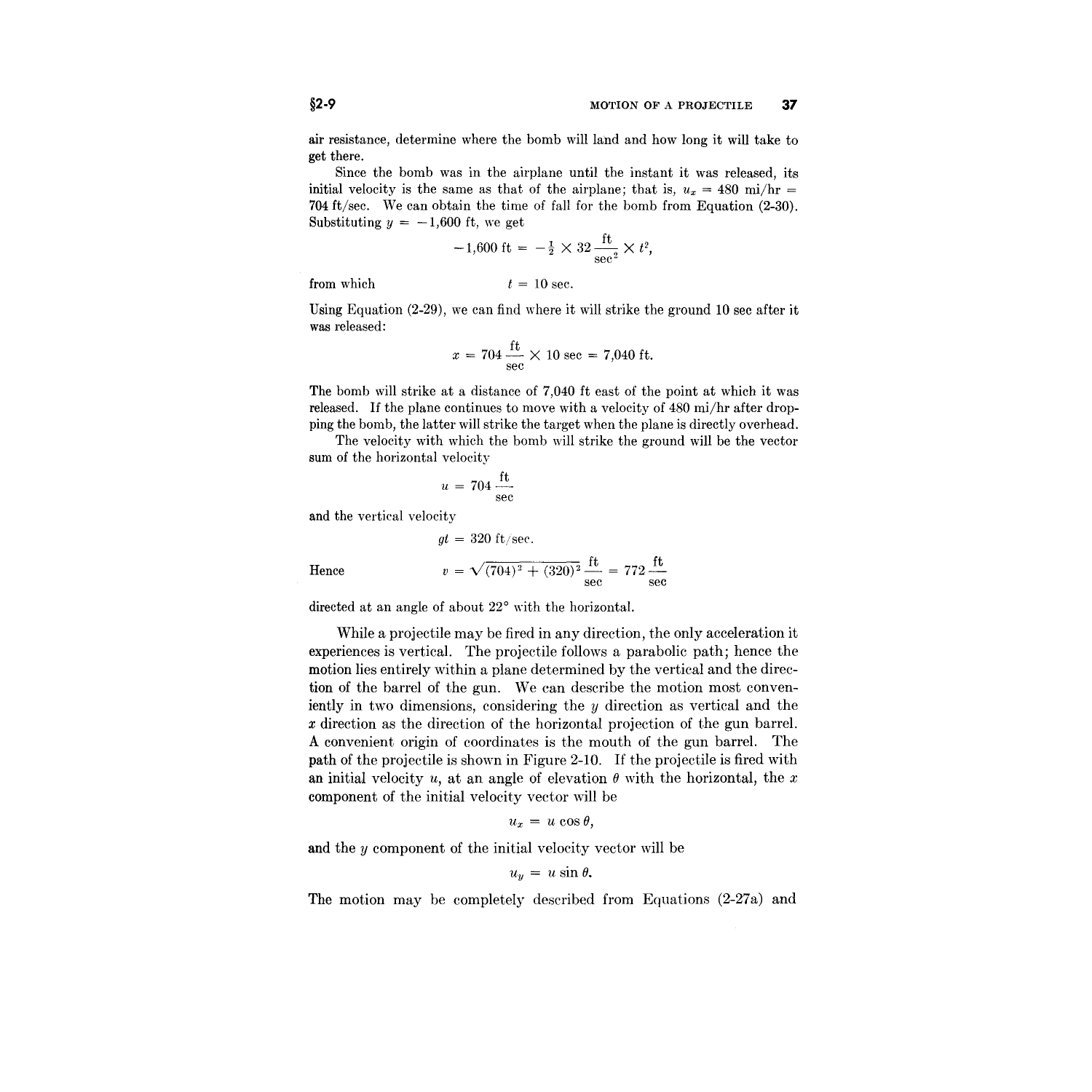

**Fig.2-10** Projectile fired from a cliff.

(2-27b), giving the *x* and *y* positions and velocity as functions of time. Rewriting these equations under the conditions of the problem, with  $u_x$  =  $u \cos \theta$ ,  $u_y = u \sin \theta$ ,  $a_x = 0$ ,  $a_y = -g$ , we have

$$
x \text{ position:} \qquad \qquad x = ut \cos \theta; \qquad \qquad (2-32a)
$$

$$
x \text{ velocity:} \qquad \qquad v_x = u \cos \theta; \qquad \qquad (2-32b)
$$

y position: 
$$
y = ut \sin \theta - \frac{1}{2}gt^2
$$
; (2-32c)

y velocity: 
$$
v_y = u \sin \theta - gt.
$$
 (2-32d)

To find the magnitude and direction of the velocity vector v at the time t, we utilize the techniques of Chapter 1:

magnitude of **v**: 
$$
v = (v_x^2 + v_y^2)^{\frac{1}{2}};
$$
 (2-32e)

direction of **v**: 
$$
\phi = \arctan \frac{v_y}{v_x}
$$
; (2-32f)

where  $\phi$  is the angle between the velocity vector and the positive *x* axis.

*Illustrative Example.* A gun located on a cliff 160 ft high fires a shell with a muzzle velocity of 1,600 ft/sec at an angle of elevation of 37°, as in Figure 2-10. Find the time of flight, the horizontal distance the shell will travel, and the velocity with which the shell will strike the ground.

From the statement of the problem, the shell will strike the ground at a From the statement of the problem, the shell will strike the ground at a point where  $y = -160$  ft. Other known quantities are  $u = 1,600$  ft/sec,  $\theta = 37^{\circ}$ . The unknown quantities are  $v_x$ ,  $v_y$ ,  $x$ , and  $t$ . Since there are four unknowns, we require four independent equations for the solution of the problem. Equations (2-32a to d) fulfill the requirements of the problem. With four equations and four unknowns the problem has been reduced to algebra. Putting numerical values in Equation (2-32a) yields

$$
x = 1,600 \frac{\text{ft}}{\text{sec}} \times 0.8 \times t;
$$

Equation (2-32b) yields

$$
v_x = 1,600 \frac{\text{ft}}{\text{sec}} \times 0.8 = 1,280 \frac{\text{ft}}{\text{sec}};
$$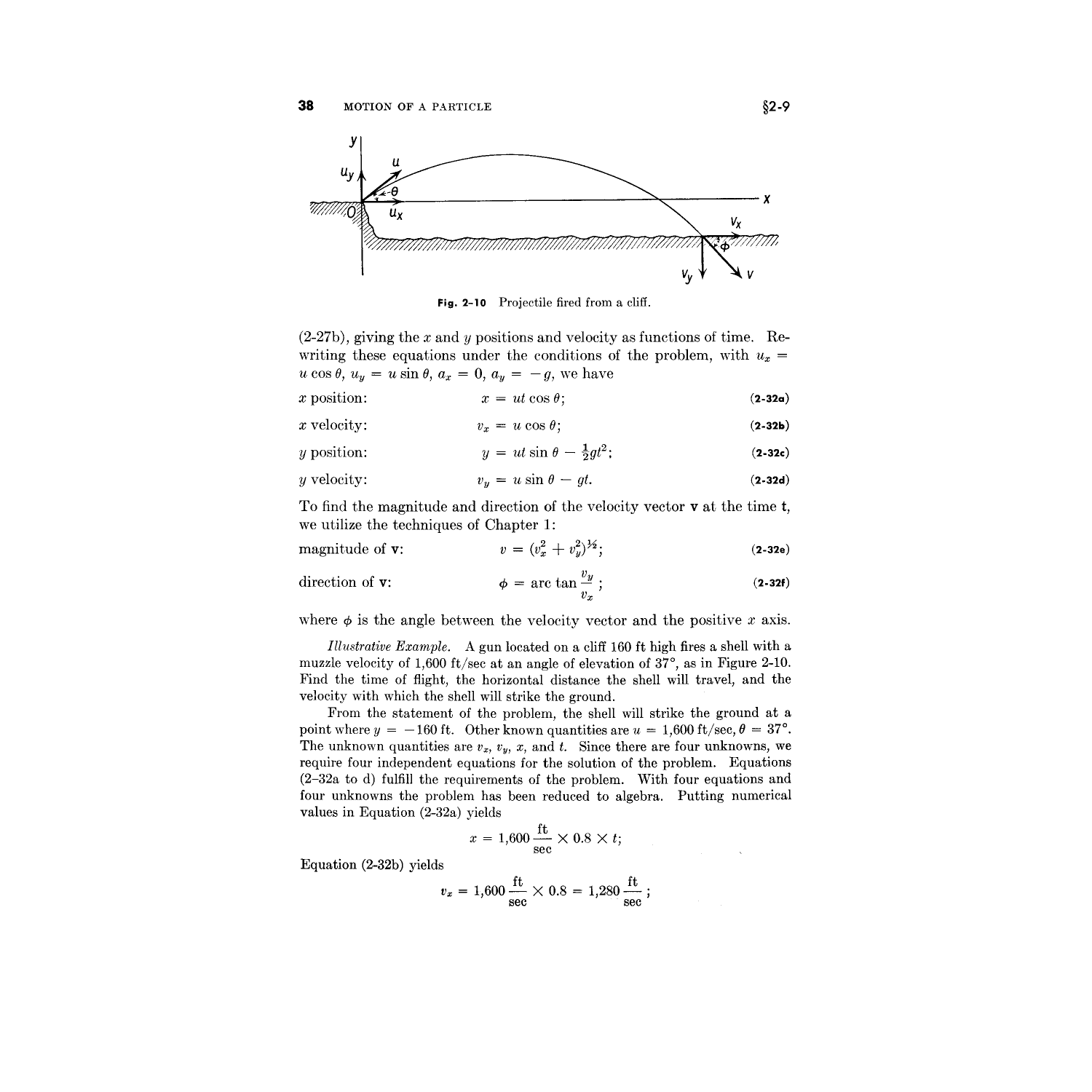Equation (2-32c) yields

$$
-160 \text{ ft} = 1,600 \frac{\text{ft}}{\text{sec}} \times 0.6t - \frac{1}{2} \times 32 \frac{\text{ft}}{\text{sec}^2} \times t^2;
$$

and Equation (2-32d) yields

$$
v_y = 1,600 \frac{\text{ft}}{\text{sec}} \times 0.6 - 32 \frac{\text{ft}}{\text{sec}^2} \times t.
$$

Solving Equation (2-32c) for *t,* we get

$$
t^3 - 60t - 10 = 0,
$$
  
so that 
$$
t = \frac{60 \pm \sqrt{3,600 + 40}}{2},
$$

from which  $t = 60.2$  sec.

The negative value of *t* obtained in this solution has been discarded as physically meaningless. With this result, the other parts of the problem yield

$$
x = 1,600 \frac{\text{ft}}{\text{sec}} \times 0.8 \times 60.2 \text{ sec} = 77,000 \text{ ft};
$$
  

$$
v_y = 1,600 \frac{\text{ft}}{\text{sec}} \times 0.6 - 32 \frac{\text{ft}}{\text{sec}^2} \times 60.2 \text{ sec} = -966 \frac{\text{ft}}{\text{sec}}.
$$

From Equation (2-32e) we find

$$
v^2 = v_x^2 + v_y^2 = \left(1,280 \frac{\text{ft}}{\text{sec}}\right)^2 + \left(-966 \frac{\text{ft}}{\text{sec}}\right)^2
$$
  
=  $(1.28 \times 10^3)^2 + (0.966 \times 10^3)^2$   
=  $2.57 \times 10^6$ ;  
 $v = 1.60 \times 10^3 \frac{\text{ft}}{\text{sec}} = 1,600 \frac{\text{ft}}{\text{sec}}$ .

From Equation (2-32£) we find

we find  
\n
$$
\phi = \arctan \frac{v_y}{v_x} = \arctan \frac{-966}{1,280}
$$
  
\n=  $\arctan (-0.755)$   
\n= -37.1°.

The magnitude of v and its direction could have been predicted either from the properties of the parabola or from the fact that the shell is a freely falling body once it leaves the gun.

### **Problems**

2-1. A car is driven over a measured mile in 1.5 min. Determine the speed of the car (a) in miles per hour and (b) in feet per second.

2-2. A river steamer can travel at the rate of  $15 \text{ mi/hr}$  in still water. How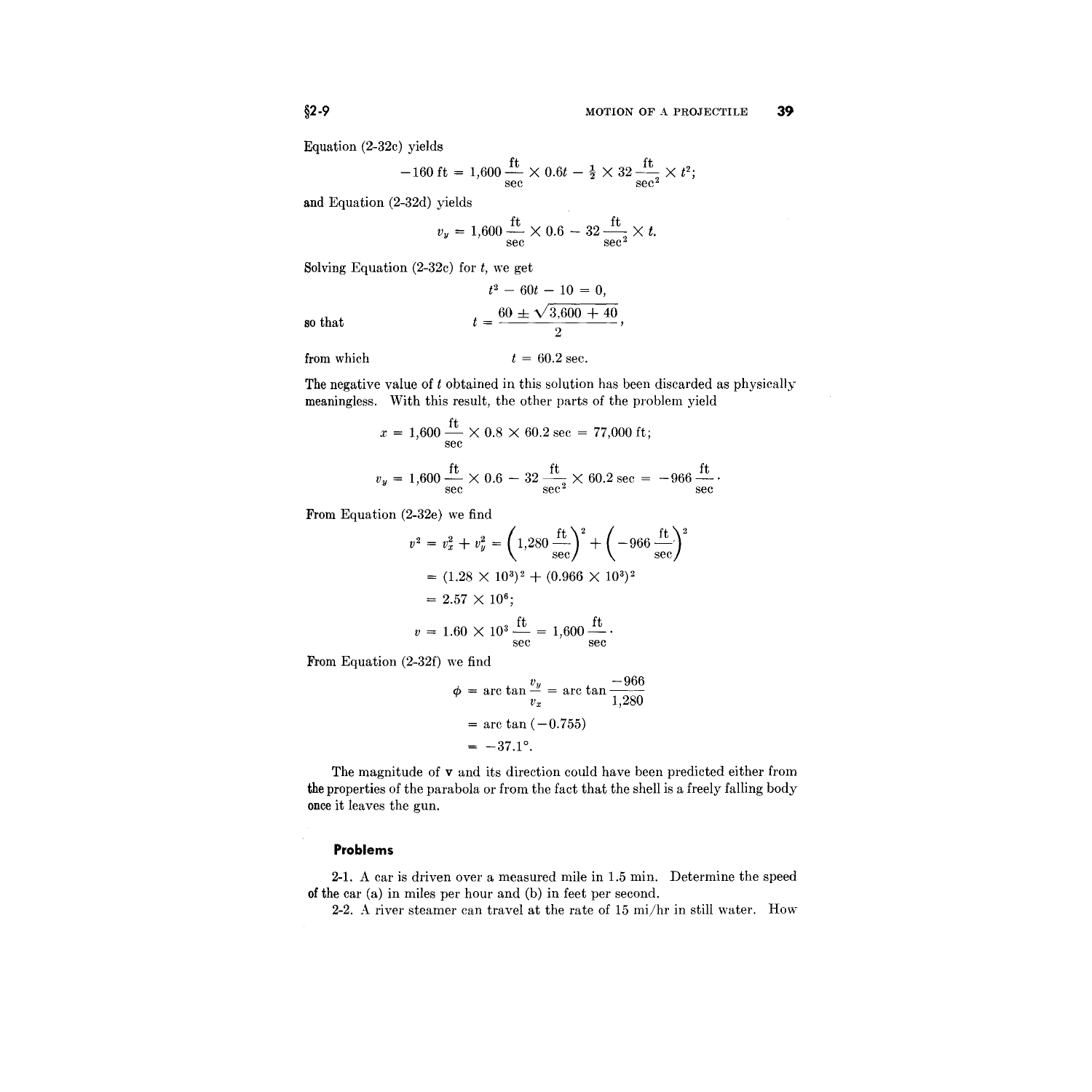long will the trip between two cities 60 mi apart take (a) downstream and (b) upstream, if the river current is  $3 \text{ mi/hr}$ ? (c) What will be the average speed for the round trip?

2-3. A ferryboat which can sail at the rate of 8 mi/hr in still water travels straight across a river  $\frac{1}{2}$  mi wide in which there is a current of 2 mi/hr. (a) What is the velocity of the ferryboat with respect to the shore? (b) How long does a trip take?

2-4. The first three runners in a 100-yd race were clocked in 9.5 sec, 10.0 sec, and 10.5 sec, respectively. (a) What was the average speed of each runner and (b) how far apart were the first and last runners when the first one reached the finish line?

2-5. An airplane heads due north with a velocity of 250 mi/hr. A west wind is blowing with a velocity of 40 mi/hr. What is the velocity of the airplane relative to the ground?

2-6. An airplane whose normal speed in still air is 260 mi/hr must travel due east. (a) What course must the aviator set for the plane when there is a steady southwest wind of  $40 \text{ mi/hr}$ ? (b) How long will it take to travel 850 mi?

2-7. An automobile starting from rest acquires a speed of 40 mi/hr in 12 sec. What is its average acceleration?

2-8. How long will it take for a car, starting from rest, to acquire a speed of 60 mi/hr if its acceleration is  $12 \text{ ft/sec}^2$ ?

2-9. The brakes are applied to the wheels of a locomotive when it is traveling at <sup>70</sup> mi/hr. It comes to rest <sup>24</sup> sec after the brakes are applied. What is its average acceleration?

2-10. An automobile which is traveling at a speed of 55 mi/hr must be brought to a stop within 150 ft. What is the minimum acceleration that must be given to the car to accomplish this?

2-11. An airplane taking off on a runway 1,200 ft long must acquire a speed of 80 mi/hr to get safely into the air. (a) What is the minimum safe acceleration for this airplane? (b) How long will it take for the airplane to acquire this speed when so accelerated?

2-12. A car approaching a turn in the road has its speed decreased from 50 mi/hr to 30 mi/hr while traversing a distance of 120 ft. (a) What was its acceleration and (b) how long did it take to traverse this distance?

2-13. A boy drops a stone from a bridge 80 ft above the water. (a) With what speed did the stone strike the water? (b) With what speed would the stone have struck the water if it had been thrown down with a speed of 24 ft/sec?

2-14. A boy throws a ball vertically upward and catches it 1 sec later. (a) How high up did the ball go? (b) With what speed was it thrown upward?

2-15. A boy throws a stone horizontally with a speed of 30 ft/sec from a cliff 256 ft high. (a) How long will it take the stone to strike the ground? (b) Where will the stone land? (c) With what velocity will the stone strike the ground?

2-16. A small block starting from rest takes 5 sec to slide down an inclined plane 80 cm long. (a) What was its acceleration and (b) with what speed did it reach the bottom of the incline?

2-17. Two horizontal wires are placed parallel to each other 100 cm apart, one directly above the other. A falling ball is clocked as it passes each of these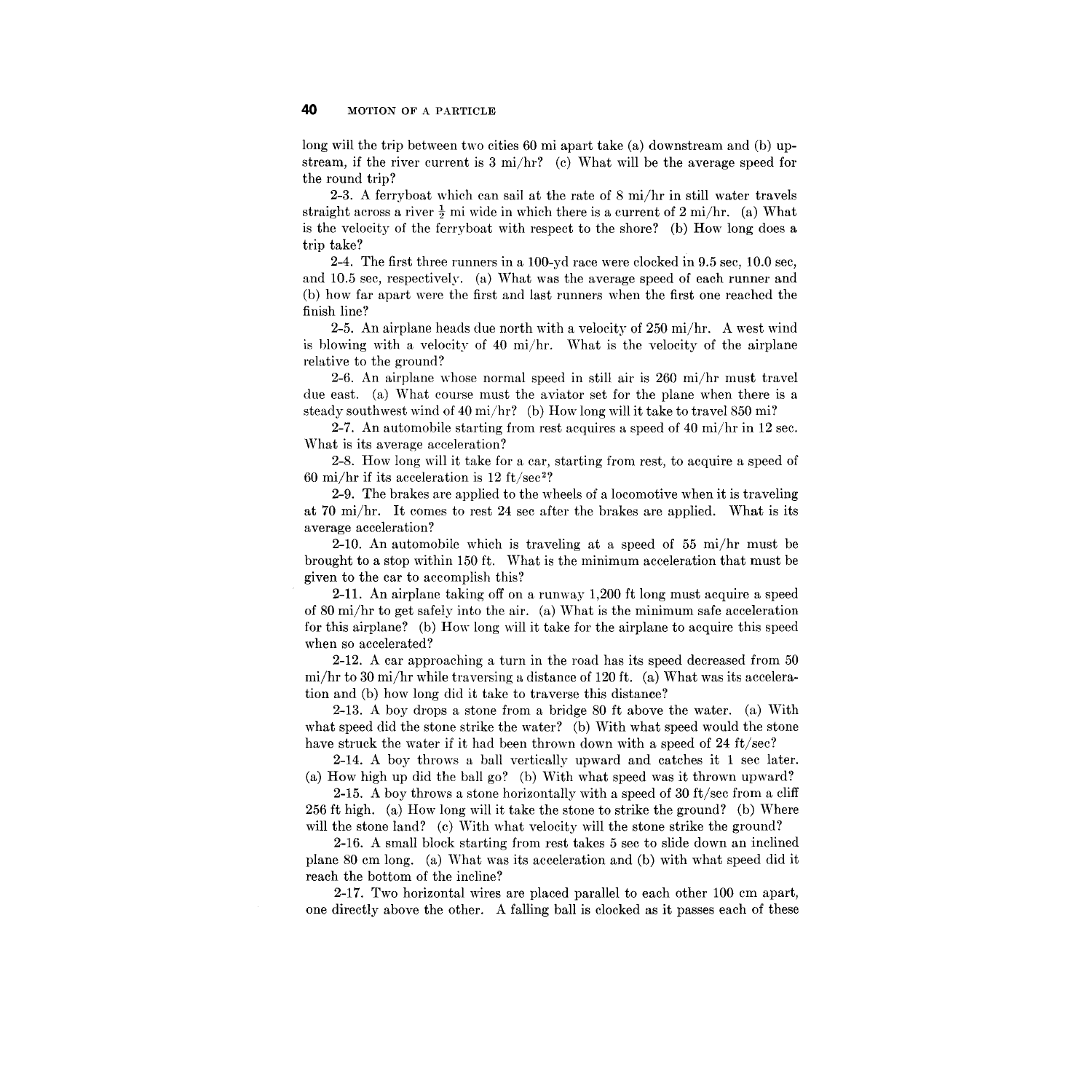wires. If the time elapsed is 0.20 sec, determine the speed the ball had when it passed each wire.

2-18. Fighter planes fly at 35,000 ft elevation. What must be the muzzle velocity of an antiaircraft shell to reach this height. neglecting air resistance?

2-19. A rifle fires a bullet with a speed of 30,000 cm/sec. If the elevation of the rifle is 30° with the horizontal, determine (a) the range of the bullet on horizontal ground and (b) the velocity of the bullet when it reaches the ground.

2-20. A projectile is fired vertically upward with an initial velocity of 1,800 ft/sec. (a) How high does it rise? (b) What velocity will it have 5 sec after leaving the gun? (c) What is its altitude 5 sec after leaving the gun?

2-21. A car moving with a speed of 30 mi/hr reaches the top of a hill. As it goes down the hill, its speed increases to 45 mi/hr in 1.5 min. (a) What is the acceleration of the car and (b) what distance does it travel in this time?

2-22. A stone thrown horizontally from a hill takes 6 sec to reach the ground. Determine, in meters, the height of the hill.

2-23. A falling stone is seen to pass a window 2 m high in 0.3 sec. (a) Determine the average speed of the stone. (b) Determine the speed with which it reaches the level of the top of the window. (c) Determine the height above this point from which it fell.

2-24. The distance between two stop lights on a cross-town street is 800 ft. If the acceleration of a certain car, both positive and negative, is kept at 6 ft/sec<sup>2</sup>, and if the speed limit on this street is 30 mi/hr, determine the minimum time to traverse this distance.

2-25. A ball is thrown a distance of 65 ft in 1.2 sec. Assuming that it was caught at the same level as it was thrown, (a) determine how high the ball rose in its path of motion. (b) With what velocity was the ball thrown?

2-26. A gun fires a shell with a velocity of 600 m/sec at an angle of  $45^{\circ}$ with the horizontal. Neglecting air resistance, (a) determine the range of this gun, (b) determine the maximum height reached by the shell, and (c) determine the time of flight of this shell on level ground.

2-27. Derive the equation for the range of a projectile fired on level ground,  $R = \frac{u^2 \sin 2\theta}{g}$ , where *R* is the range,  $\theta$  is the angle of elevation, and *u* is the initial

velocity. Show that the maximum range is achieved when  $\theta = 45^{\circ}$ .

2-28. The *x* coordinate of an object moving along the *x* axis is given by the equation  $x = 3 - 5t + 12t^2$  ft. Find the corresponding equation for the velocity and acceleration of the object at any time *t.*

2-29. A body moving in space has its motion described by the equations  $x = 12t + 15$ ,  $y = 6t<sup>2</sup>$  where the distances are in meters and the time is given in seconds. Find the magnitude and direction of the velocity and the acceleration when  $t = 3$  sec.

2-30. A ball is thrown toward a building 50 ft distant at a speed of 100 ft/sec. At what angle must it be thrown if it is to pass through a window 42 ft from the ground?

2-31. A railroad car is moving due north at a speed of 60 mi/hr. A ball is thrown from the window due east at an angle of elevation of 30° and a speed of 40 ft/sec. (a) Find the time at which it strikes the ground 10 ft below the window